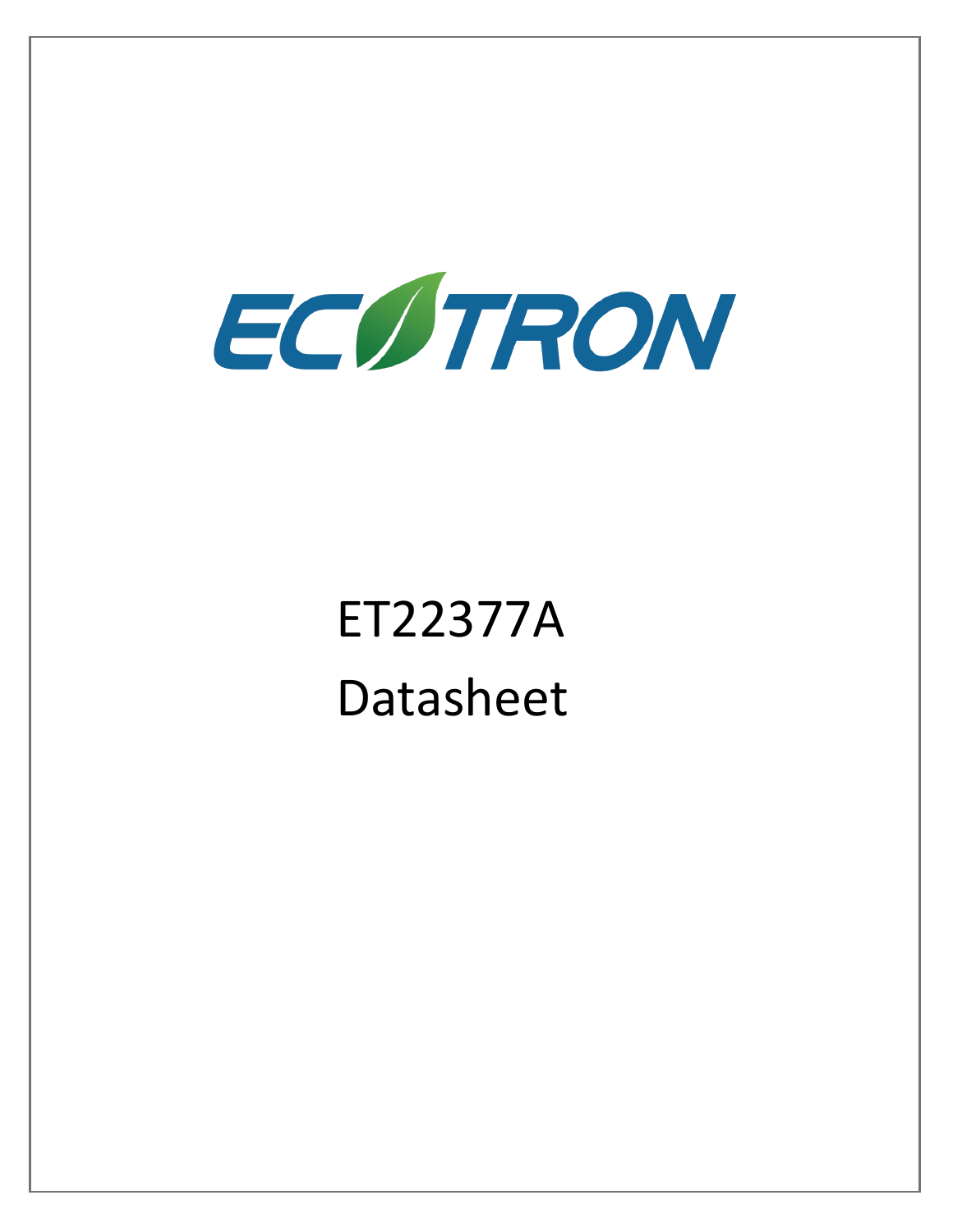| Document No.         |                 | <b>Revision Date</b> | 11/08/2021      | <b>ECOTRON</b>                                                        |
|----------------------|-----------------|----------------------|-----------------|-----------------------------------------------------------------------|
| <b>Document Name</b> | ET22377A Manual | Contact              | info@ecotron.ai | 13115 Barton Rd, STE H<br>Whittier, CA, 90605<br><b>United States</b> |

#### Revision History

| Date    | Version          | Description                                    |
|---------|------------------|------------------------------------------------|
| 2021.8  | V <sub>1.0</sub> | <b>First Release</b>                           |
| 2021.11 | V <sub>1.1</sub> | Proofread                                      |
| 2022.1  | V <sub>1.2</sub> | Spelling correction; Modify some DI parameters |
|         |                  |                                                |
|         |                  |                                                |
|         |                  |                                                |
|         |                  |                                                |

### **Contact us:**

- Web: [http://www.ecotron.ai](http://www.ecotrons.com/)
- Email: [info@ecotron.ai](mailto:info@ecotrons.com) [support@ecotron.ai](mailto:ev-support@ecotrons.com)
- Address: 13115 Barton Rd, STE H Whittier, CA, 90605 United States

Tel: +1 562-758-3039 +1 562-713-1105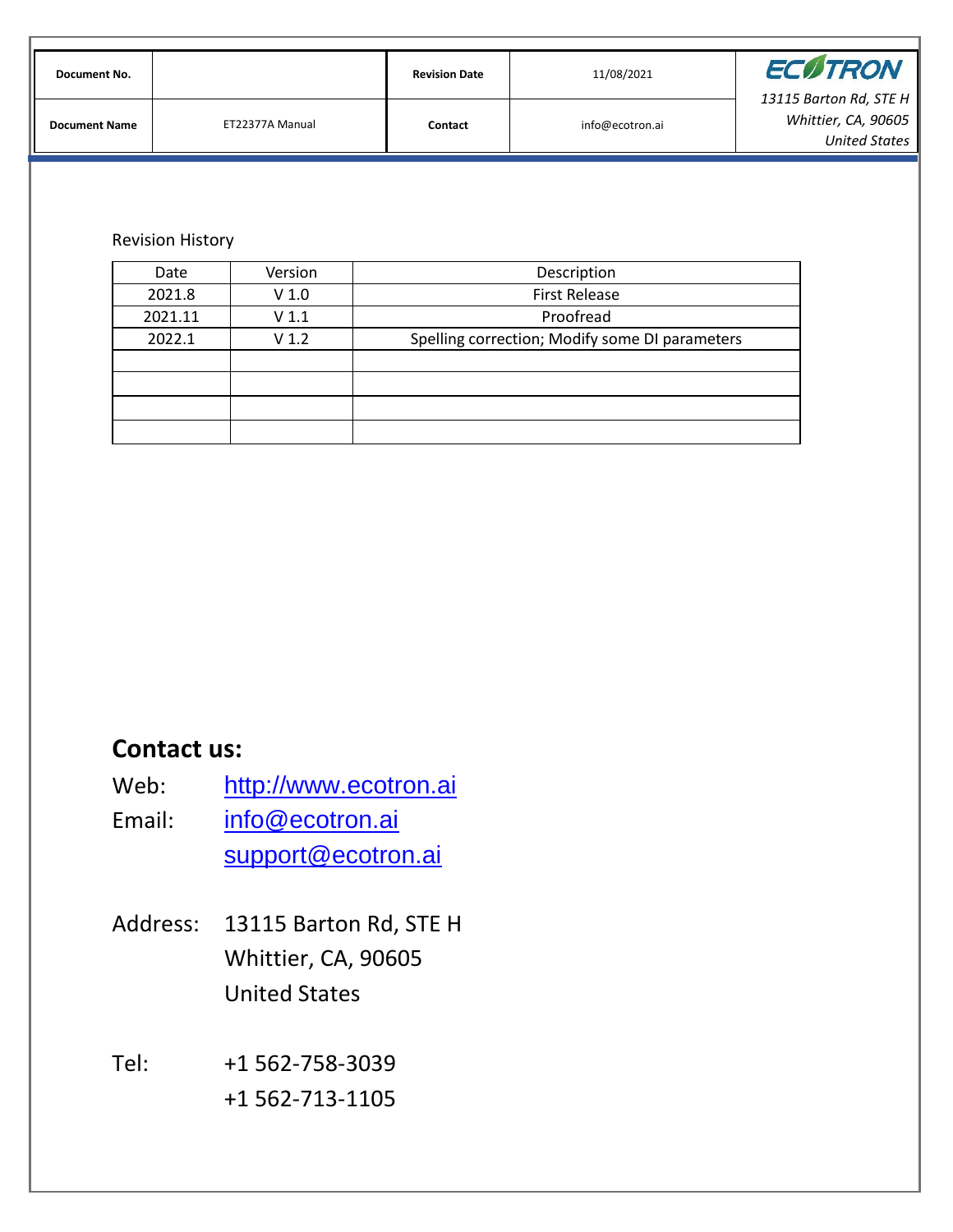| <b>Document No.</b>  |                 | <b>Revision Date</b> | 1/19/2022       | <b>ECOTRON</b>         |
|----------------------|-----------------|----------------------|-----------------|------------------------|
|                      |                 |                      |                 | 13115 Barton Rd, STE H |
| <b>Document Name</b> | ET22377A Manual | Contact              | info@ecotron.ai | Whittier, CA, 90605    |
|                      |                 |                      |                 | <b>United States</b>   |

### Table of Contents

| 1 <sub>1</sub> |       |  |  |  |  |
|----------------|-------|--|--|--|--|
| 1.1            |       |  |  |  |  |
|                | 1.1.1 |  |  |  |  |
|                | 1.1.2 |  |  |  |  |
|                | 1.1.3 |  |  |  |  |
|                | 1.1.4 |  |  |  |  |
|                | 1.1.5 |  |  |  |  |
|                | 1.1.6 |  |  |  |  |
|                | 1.2   |  |  |  |  |
| 2.             |       |  |  |  |  |
| 2.1            |       |  |  |  |  |
| 2.2            |       |  |  |  |  |
| 2.3            |       |  |  |  |  |
| 2.4            |       |  |  |  |  |
|                | 2.5   |  |  |  |  |
| 3.             |       |  |  |  |  |
|                | 3.1   |  |  |  |  |
|                | 3.2   |  |  |  |  |
|                |       |  |  |  |  |
|                |       |  |  |  |  |
|                |       |  |  |  |  |
|                |       |  |  |  |  |
|                |       |  |  |  |  |
|                |       |  |  |  |  |
|                |       |  |  |  |  |
|                |       |  |  |  |  |
|                |       |  |  |  |  |
| $\mathbf{4}$ . |       |  |  |  |  |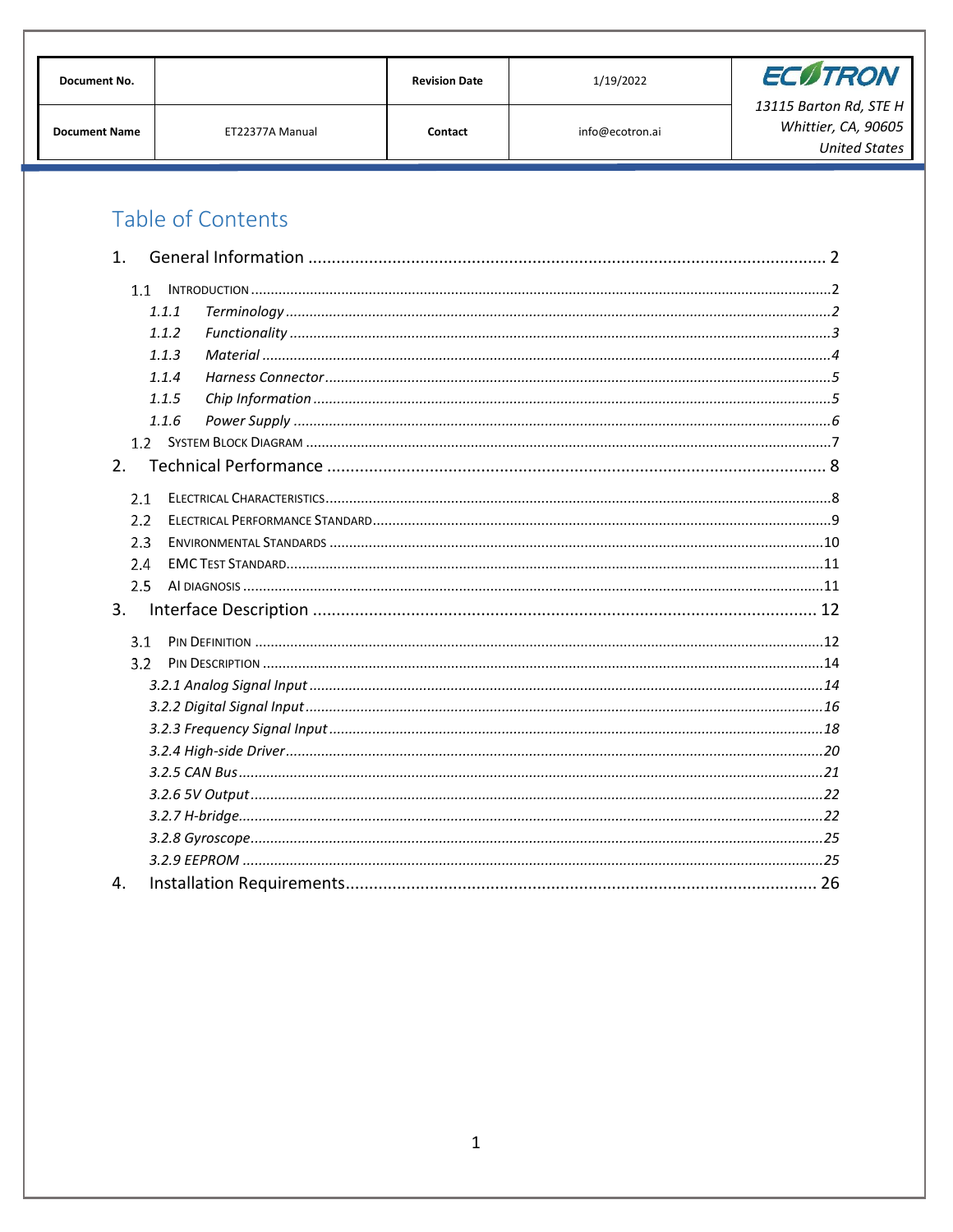| <b>Document No.</b>  |                 | <b>Revision Date</b> | 1/19/2022       | <b>ECOTRON</b>                                                 |
|----------------------|-----------------|----------------------|-----------------|----------------------------------------------------------------|
| <b>Document Name</b> | ET22377A Manual | Contact              | info@ecotron.ai | 13115 Barton Rd, STE H<br>Whittier, CA, 90605<br>United States |

# <span id="page-3-0"></span>1. General Information

### <span id="page-3-1"></span>1.1 Introduction

Transmission Control Unit is designed for EV/HEV transmission control. As one of the main control units of the CAN bus-based vehicle control network, TCU controls vehicle transmission shifting based on the user-defined transmission control strategy, vehicle driving modes, driver behaviors, etc. TCU determines the optimal gear shift timing based on various signal inputs such as the ve hicle speed, engine/E-machine RPM, torque command, etc., and coordinates the powertrain torque output to ensure smooth gear shifting and improve the vehicle economy and drivability.

#### <span id="page-3-2"></span>1.1.1 Terminology

The following table lists the abbreviations and definitions of terms in the document

| Terminology Abbreviation | Definition                       |
|--------------------------|----------------------------------|
| <b>TCU</b>               | <b>Transmission Control Unit</b> |
| Keyon                    | Key Switch Signal                |
| <b>CAN</b>               | <b>CAN Bus</b>                   |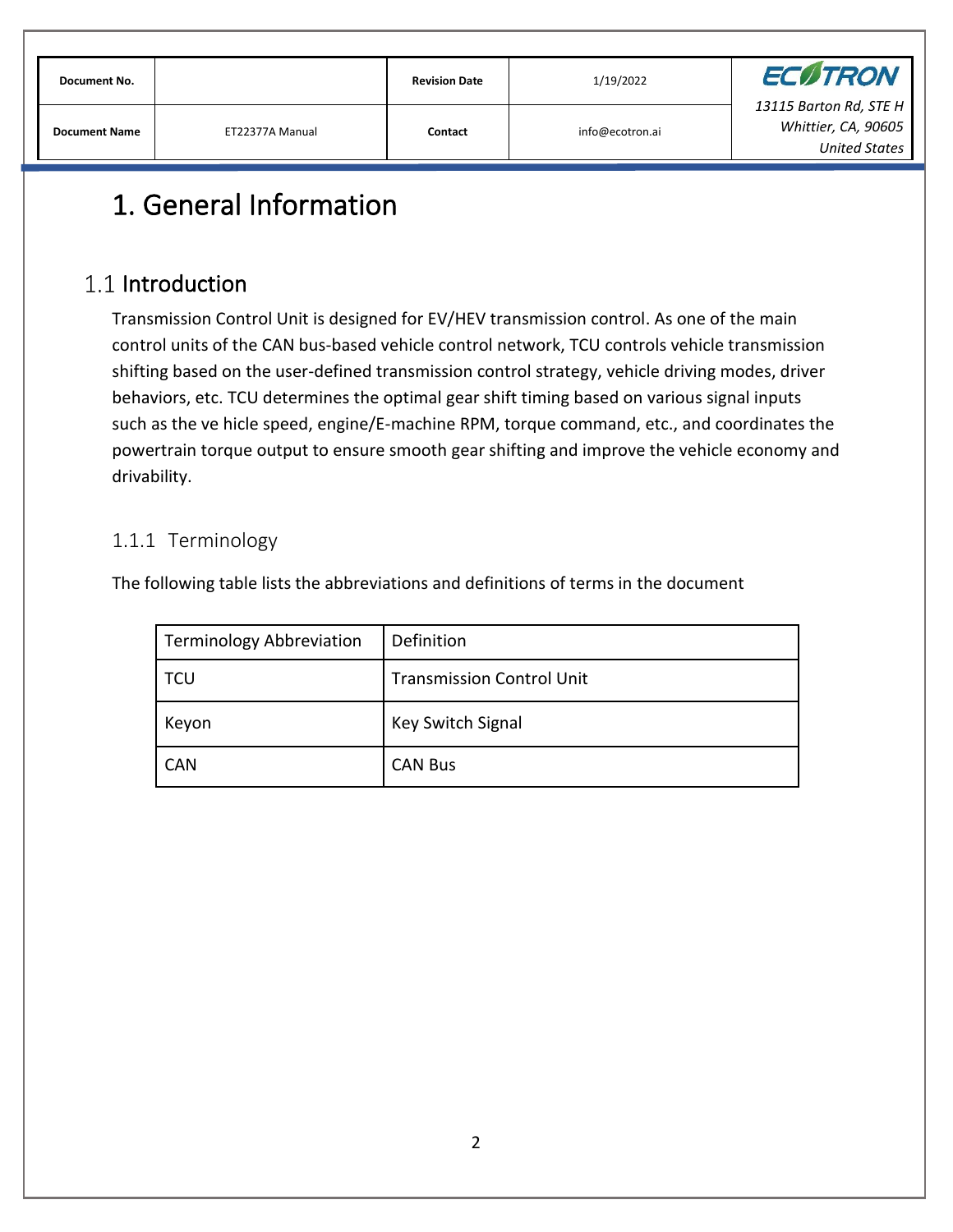| Document No.         |                 | <b>Revision Date</b> | 1/19/2022       | <b>ECOTRON</b>                                                        |
|----------------------|-----------------|----------------------|-----------------|-----------------------------------------------------------------------|
| <b>Document Name</b> | ET22377A Manual | Contact              | info@ecotron.ai | 13115 Barton Rd, STE H<br>Whittier, CA, 90605<br><b>United States</b> |

### <span id="page-4-0"></span>1.1.2 Functionality

ET22377A has the following functions:

| Feature                                                  |
|----------------------------------------------------------|
| 1 Key Switch (KEYON)                                     |
| 2 Power Supply (BATT)                                    |
| 2 H-Bridge Power Supply (BATT MOTOR)                     |
| 2 H-Bridge Outputs                                       |
| 4 5V Outputs                                             |
| 3 CAN Bus Ports: Support CANA Wake Up at Any Frame       |
| 8 Analog Signal Inputs                                   |
| 8 Digital Signal Inputs                                  |
| 4 Frequency Signal Inputs                                |
| 6 High-Side Driver Outputs, 2 Configurable as PWM Output |
| Hardware Watchdog                                        |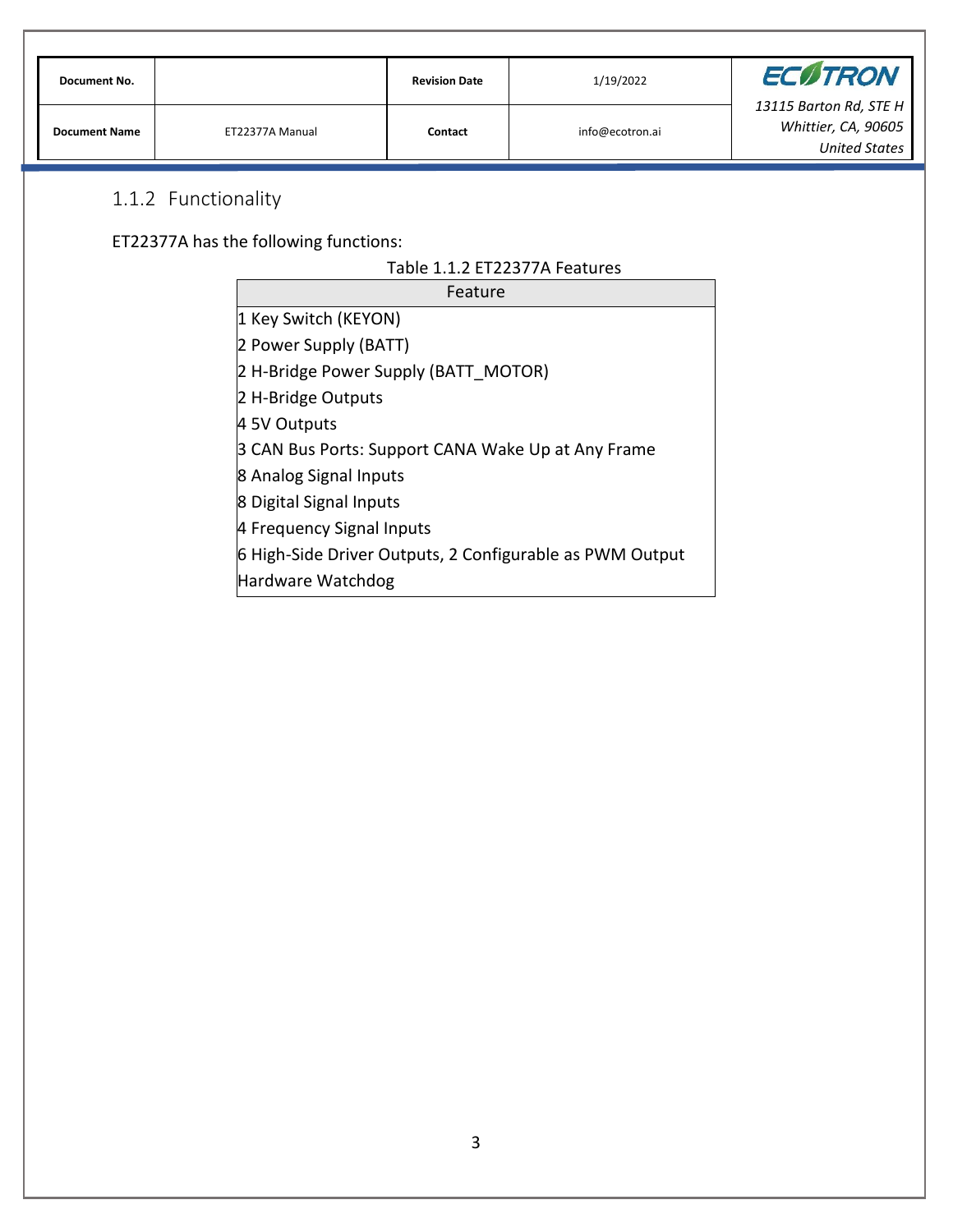| Document No.         |                 | <b>Revision Date</b> | 1/19/2022       | <b>ECOTRON</b>                                                        |
|----------------------|-----------------|----------------------|-----------------|-----------------------------------------------------------------------|
| <b>Document Name</b> | ET22377A Manual | Contact              | info@ecotron.ai | 13115 Barton Rd, STE H<br>Whittier, CA, 90605<br><b>United States</b> |

#### <span id="page-5-0"></span>1.1.3 Material

The shell of TCU is formed by aluminum die-casting and assembled with silicone rubber. There is no special treatment or plating on the outside of the shell, no sharp burrs and sharp edges.

The nominal dimensions of the TCU shell are as follows (excluding the female end of the TCU connector, in mm):





147.2±0.5

The appearance of the shell is as follows:



Figure 2 TCU Shell Appearance

The socket model used for disassembling the shell: Torx T15. The product identification label is affixed to the TCU shell, which contains the product identification code, customer information,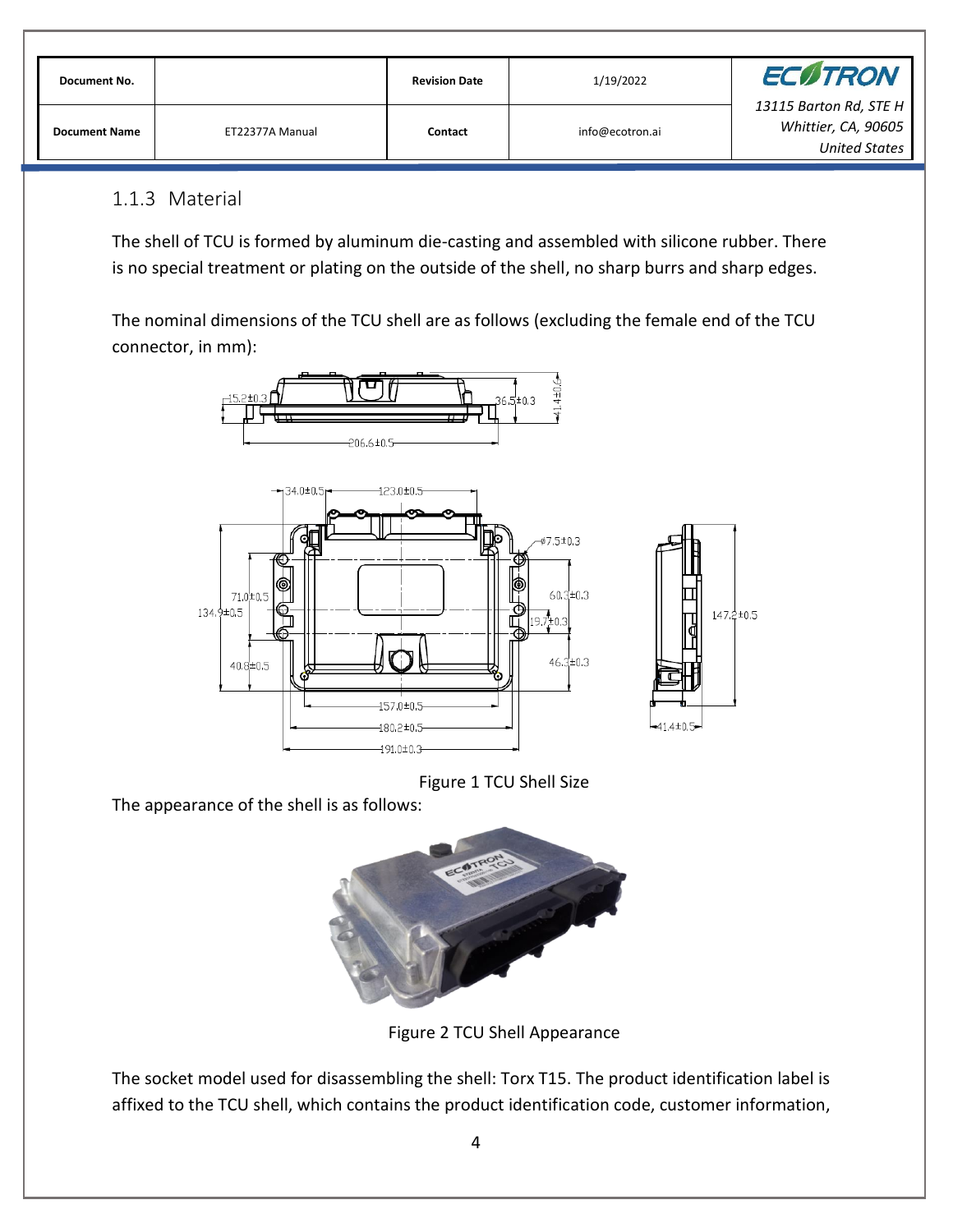| Document No.         |                 | <b>Revision Date</b> | 1/19/2022       | <b>ECOTRON</b>                                                        |
|----------------------|-----------------|----------------------|-----------------|-----------------------------------------------------------------------|
| <b>Document Name</b> | ET22377A Manual | Contact              | info@ecotron.ai | 13115 Barton Rd, STE H<br>Whittier, CA, 90605<br><b>United States</b> |

date, batch number, serial number, etc.

<span id="page-6-0"></span>1.1.4 Harness Connector

TCU uses the world-renowned "TE connectivity" brand connector, which is a qualified product that meets the automotive safety level and has 121 pins. The specific models of the connectors are as follows.

| #              | Name                  | Part number | Supplier  | URL                                             |
|----------------|-----------------------|-------------|-----------|-------------------------------------------------|
| 1              | <b>PCB Pin Seat</b>   | 1746979-1   | TE        | https://www.te.com/usa-en/product-1746979-      |
|                |                       |             |           | 1.html                                          |
| $\overline{2}$ | 81P Housing           | 1473244-1   | TE        | https://www.te.com/usa-en/product-1473244-      |
|                |                       |             |           | 1.html                                          |
| 3              | 40P Housing           | 1473252-1   | TE        | https://www.te.com/usa-en/product-1473252-      |
|                |                       |             |           | 1.html                                          |
| 4              | <b>Big Terminal</b>   | 964286-2    | <b>TE</b> | https://www.te.com/usa-en/product-964286-2.html |
| 5              | <b>Small Terminal</b> | 968220-1    | <b>TE</b> | https://www.te.com/usa-en/product-968220-1.html |
| 6              | 81P Cover             | 1473247-1   | <b>TE</b> | https://www.te.com/usa-en/product-1473247-      |
|                | Assembly              |             |           | 1.html                                          |
| 7              | 40P Cover             | 1473255-1   | <b>TE</b> | https://www.te.com/usa-en/product-1473255-      |
|                | Assembly              |             | 1.html    |                                                 |
| 8              | 81P TPA               | 368382-1    | <b>TE</b> | https://www.te.com/usa-en/product-368382-1.html |
| 9              | 40P TPA               | 368388-1    | <b>TE</b> | https://www.te.com/usa-en/product-368388-1.html |

| Table 1.1.4 Harness Connector Info |
|------------------------------------|
|------------------------------------|

Harness connectors are shown below:



Figure 3 Harness Connector and Pin Distribution Diagram

#### <span id="page-6-1"></span>1.1.5 Chip Information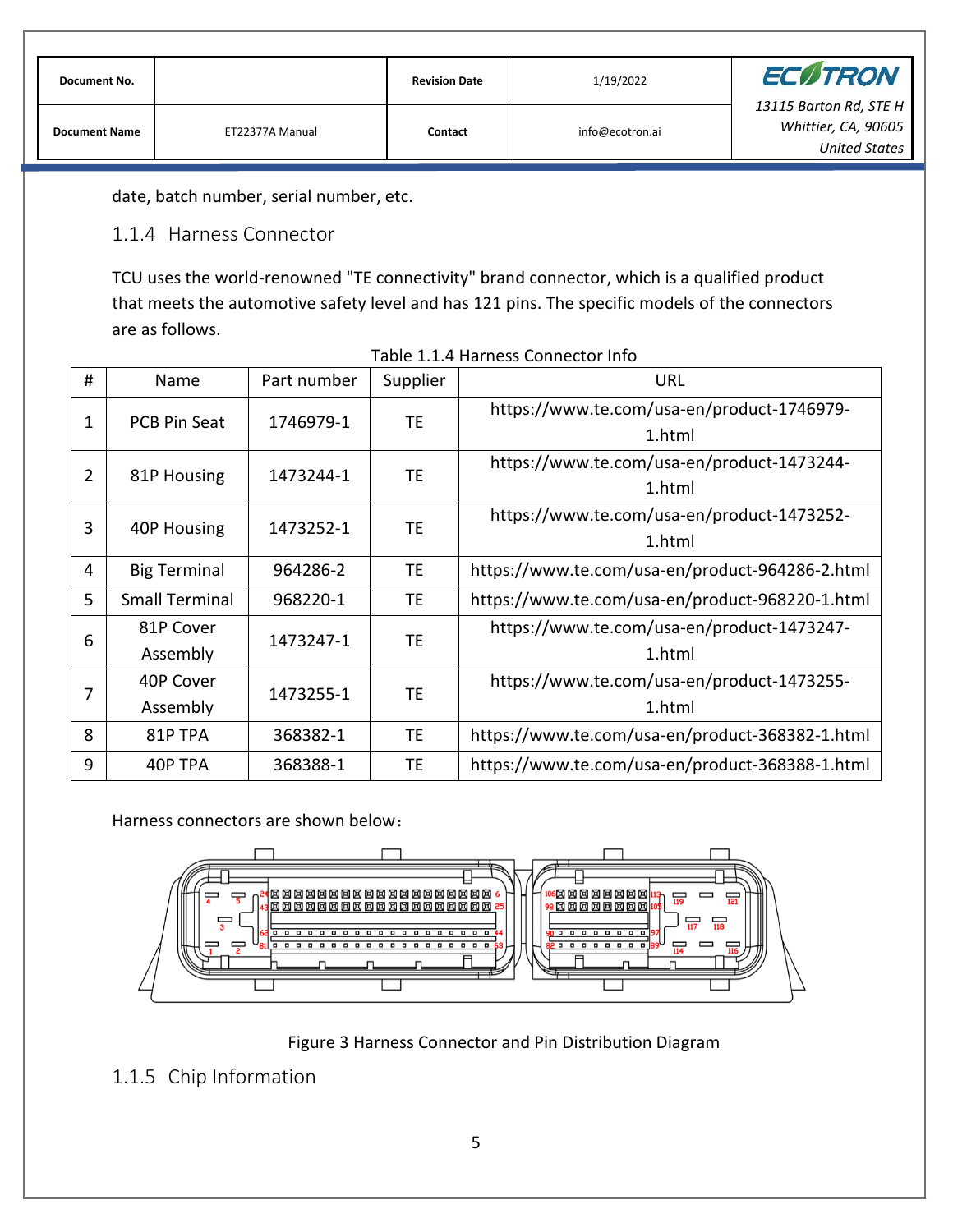|  | Document No.         |                 | <b>Revision Date</b> | 1/19/2022       | <b>ECOTRON</b>         |
|--|----------------------|-----------------|----------------------|-----------------|------------------------|
|  |                      |                 |                      |                 | 13115 Barton Rd, STE H |
|  | <b>Document Name</b> | ET22377A Manual | Contact              | info@ecotron.ai | Whittier, CA, 90605    |
|  |                      |                 |                      |                 | <b>United States</b>   |

| <b>Feature</b>                   | <b>Detail</b>                 |
|----------------------------------|-------------------------------|
| Micro Control Core               | 32-bit SAK-TC377TP-96F300S AA |
| <b>Maximum Frequency</b>         | 300MHz                        |
| Flash                            | 6M                            |
| <b>SRAM</b>                      | 1.1M                          |
| <b>Floating Point Capability</b> | Yes                           |
| <b>SPI</b>                       | 50Mbit/s                      |
| ШC                               | 20Mbit/s                      |
| CAN                              | 1Mbit/s                       |

#### <span id="page-7-0"></span>1.1.6 Power Supply

ET22377A requires 2 continuous power supplies (pin1 and pin3), and the TCU is powered on through the key switch (pin93). TC377 communicates with SBC through SPI communication in the rate of 10Mbps. A 5A fuse in series with pin1 and pin3 is recommended for ET22377A power supply.

ET22377 power-on sequence diagram:



Figure 4 Power-on Sequence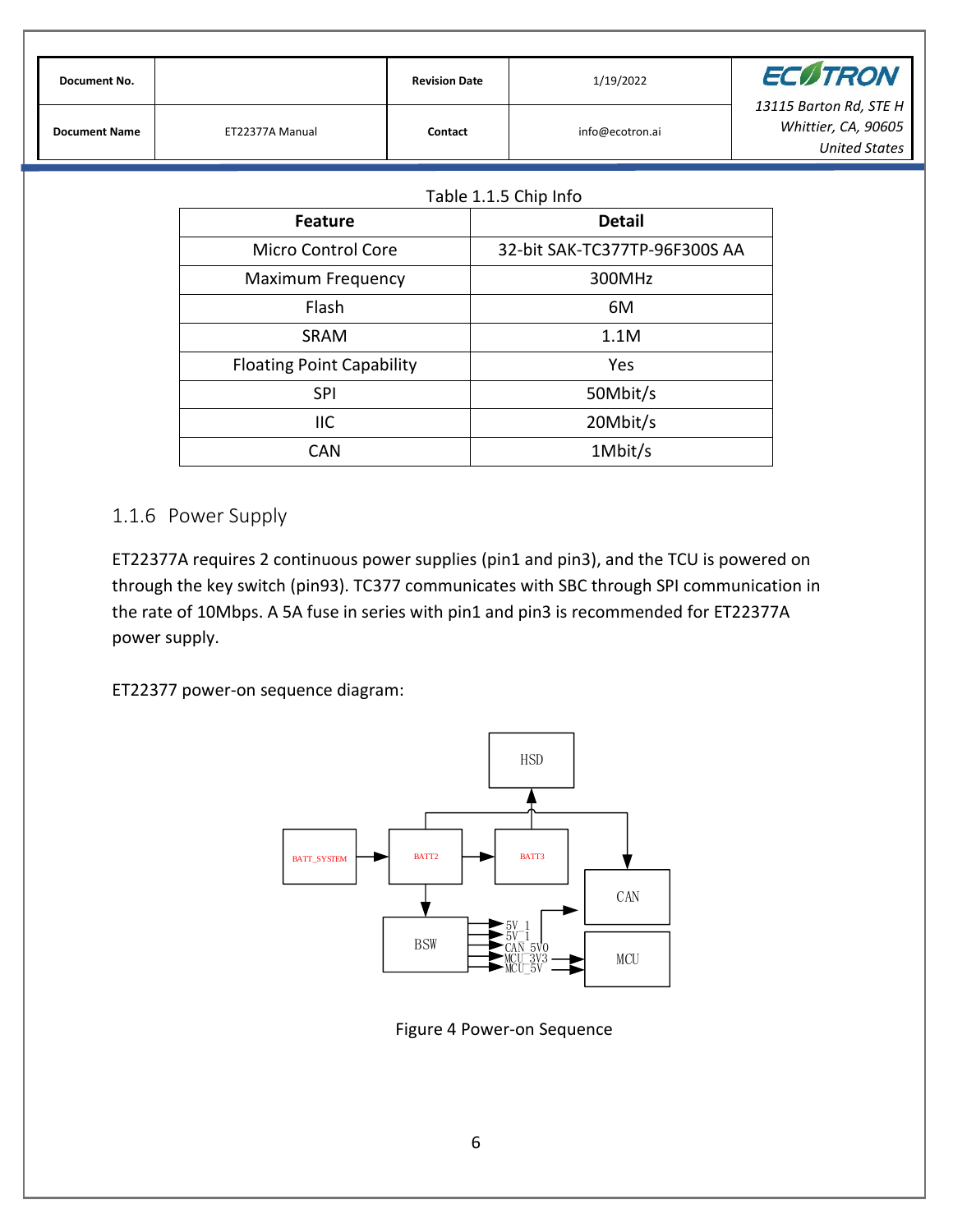<span id="page-8-0"></span>

| Document No.         |                                                                                                                                                                                                                                                                                                                                                                                                                                                                                                                                                                                                                                                                                                                                                                                                                                                                                                                                                          |                                                                    | <b>Revision Date</b>     |                                                                                                                                                                                                                                                                                                                                          | 1/19/2022                                                                                                                                                                                                                                                                                                                                                                                                                                                                                                                                                |                                        | <b>ECØTRON</b>                                                                                                                                                                                                                                                                                                                                                                                                                                                                                                                   |
|----------------------|----------------------------------------------------------------------------------------------------------------------------------------------------------------------------------------------------------------------------------------------------------------------------------------------------------------------------------------------------------------------------------------------------------------------------------------------------------------------------------------------------------------------------------------------------------------------------------------------------------------------------------------------------------------------------------------------------------------------------------------------------------------------------------------------------------------------------------------------------------------------------------------------------------------------------------------------------------|--------------------------------------------------------------------|--------------------------|------------------------------------------------------------------------------------------------------------------------------------------------------------------------------------------------------------------------------------------------------------------------------------------------------------------------------------------|----------------------------------------------------------------------------------------------------------------------------------------------------------------------------------------------------------------------------------------------------------------------------------------------------------------------------------------------------------------------------------------------------------------------------------------------------------------------------------------------------------------------------------------------------------|----------------------------------------|----------------------------------------------------------------------------------------------------------------------------------------------------------------------------------------------------------------------------------------------------------------------------------------------------------------------------------------------------------------------------------------------------------------------------------------------------------------------------------------------------------------------------------|
| <b>Document Name</b> | ET22377A Manual                                                                                                                                                                                                                                                                                                                                                                                                                                                                                                                                                                                                                                                                                                                                                                                                                                                                                                                                          |                                                                    | Contact                  |                                                                                                                                                                                                                                                                                                                                          |                                                                                                                                                                                                                                                                                                                                                                                                                                                                                                                                                          |                                        | 13115 Barton Rd, STE H<br>Whittier, CA, 90605<br><b>United States</b>                                                                                                                                                                                                                                                                                                                                                                                                                                                            |
|                      | Power<br>Power<br>Power<br>Power<br>GND<br>Ground<br>2<br>GND<br>Ground<br>4<br>GND<br>Ground<br>5<br>GND<br>17<br>Ground<br>Ground<br>GND<br>18<br>Ground<br>GND<br>19<br>KEYON<br>93<br>Input<br>82 Bidirectional<br>S_CAN_H<br>S_CAN_L<br>83 Bidirectional<br>P_CAN_H<br>6 Bidirectional<br>Bidirectional<br>P_CAN_L<br>7<br>85 Bidirectional<br>P_CAN_H<br>$P\_CAN\_L$<br>86 Bidirectional<br>88 Bidirectional<br>D_CAN_H<br>89 Bidirectional<br>D_CAN_L<br>AI01<br>Input<br>9<br>AI02<br>10<br>Input<br>AI03<br>Input<br>11<br>AI04<br>Input<br>12<br>Input<br>AI05<br>13<br>AI06<br>Input<br>14<br>AI07<br>Input<br>15<br>AI08<br>16 Input<br>GND<br>20<br>Ground<br>GND<br>55<br>Ground<br>Ground<br>56<br>GND<br>GND<br>57<br>Ground<br>GND<br>Ground<br>58<br>GND<br>63<br>Ground<br>Ground<br>GND<br>64<br>Ground<br>65<br>GND<br>Ground<br>GND<br>66<br>GND<br>67 Ground<br>GND<br>Ground<br>68<br>GND<br>69<br>Ground<br>GND<br>Ground<br>70 |                                                                    | Point                    |                                                                                                                                                                                                                                                                                                                                          | Sum of<br>2 Channels<br>Maximum<br>150mA<br>Digital Input<br>Input<br>Digital Input<br>Input<br>Digital Input<br>Input<br>Digital Input<br>Input<br>Input<br>Digital Input<br>Digital Input<br>Input<br>Digital Input<br>Input<br>Digital Input<br>Input<br>Frequency Input Input<br>Frequency Input Input<br>Frequency Input Input<br>Frequency Input Input<br>3A<br>3A<br>3A<br>3A<br>2A<br>2A<br>2A<br>Support<br>2A<br><b>NWM Output</b><br>H-Bridge<br>$\overline{2}$<br>Output<br>$\mathbf{2}$<br>Signal<br>Ground<br>Power Ground<br>Power Ground | 38                                     | 94 DI01<br>95 DI02<br>30 DI03<br>31 DI04<br>32 DI05<br>33 DI06<br>34 DI07<br>35 DI08<br>36 SPEED1<br>37 SPEED2<br>SPEED3<br>39 SPEED4<br>HS01<br>HS01<br>HS02<br>HS02<br>HS03<br>HS06<br>GND                                                                                                                                                                                                                                                                                                                                     |
|                      |                                                                                                                                                                                                                                                                                                                                                                                                                                                                                                                                                                                                                                                                                                                                                                                                                                                                                                                                                          | BATT_SYSTEM 1<br>BATT_SYSTEM 3<br>BATT_MOTOR 116<br>BATT_MOTOR 121 | 1.2 System Block Diagram | Power Supply<br>Power Supply<br>H-Bridge Power Supply<br>H-Bridge Power Supply<br>Power Ground<br>Power Ground<br>Power Ground<br>Signal Ground<br>Signal Ground<br>Signal Ground<br>Active High for Hard-<br>wire Wake-up Ports<br>Support Wake-up in<br>any frame<br>With Terminating<br>Resistor<br>12-bit (0-5V)<br>Signal<br>Ground | 96F300S MCU,<br>Main Frequency<br>300MHZ, Flash<br>6MB, SRAM 3MB<br>Support Floating                                                                                                                                                                                                                                                                                                                                                                                                                                                                     | info@ecotron.ai<br>32-bit SAK-TC377TP- | Output 25 5V1_A<br>Output 46 5V1_B<br>Output 26 5V2_A<br>Output 47 5V2_B<br>Output 27 5V3_A<br>Output 48 5V3_B<br>Output 28 5V4_A<br>Output 49 5V4_B<br>Output 62<br>Output 81<br>Output 24<br>Output 43<br>Output 23<br>Output 22 HS04<br>Output 60 HS05<br>Output 61<br>Output 120 H1_A<br>Output 118 H1_B<br>Output 119 H2 A<br>Output 117 H2_B<br>Ground 98<br>Ground 99 GND<br>Ground 100 GND<br>Ground 101 GND<br>Ground 102 GND<br>Ground 103 GND<br>Ground 104 GND<br>Ground 105 GND<br>Ground 114 GND<br>Ground 115 GND |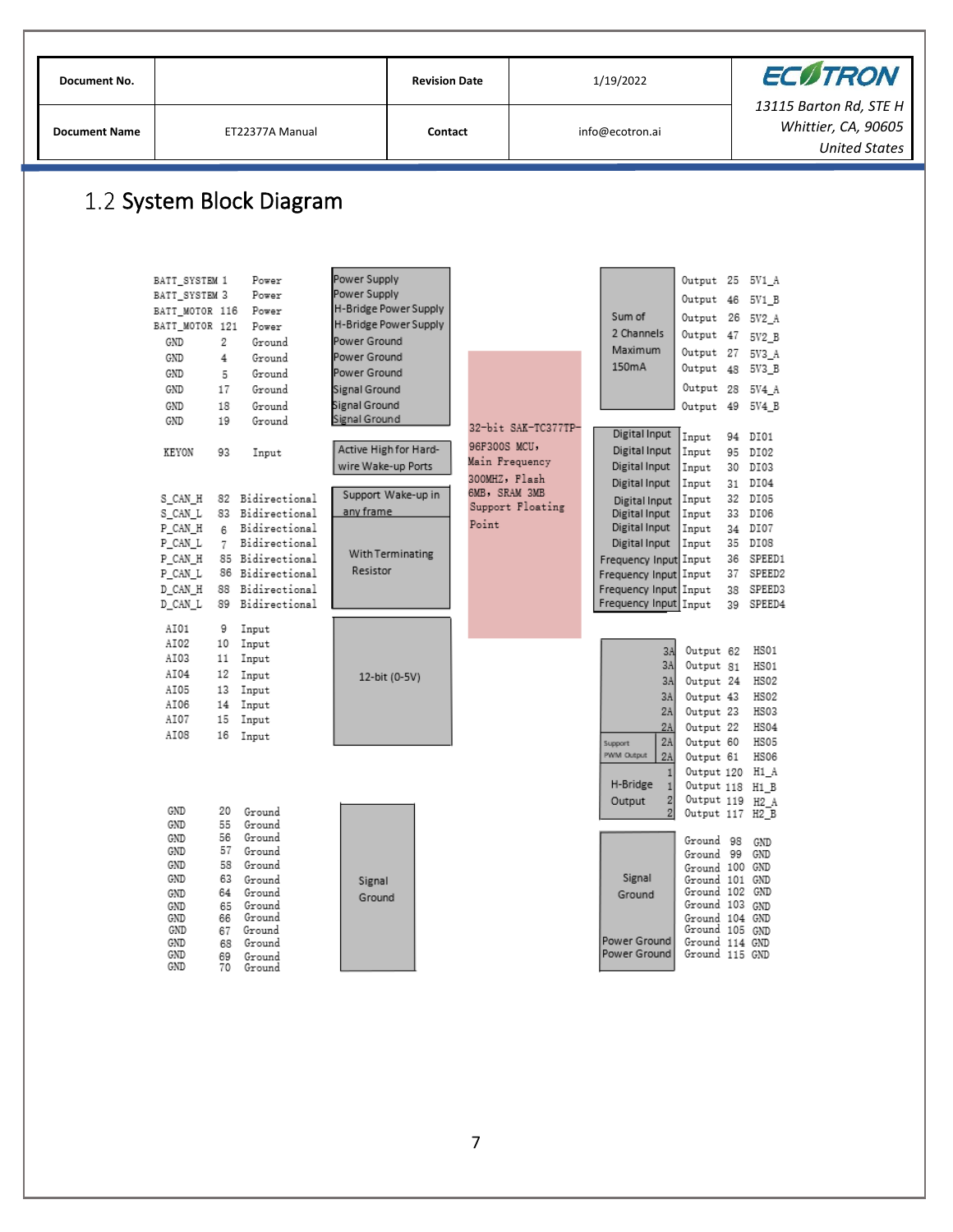| Document No.         |                 | <b>Revision Date</b> | 1/19/2022       | <b>ECOTRON</b>                                                        |
|----------------------|-----------------|----------------------|-----------------|-----------------------------------------------------------------------|
| <b>Document Name</b> | ET22377A Manual | Contact              | info@ecotron.ai | 13115 Barton Rd, STE H<br>Whittier, CA, 90605<br><b>United States</b> |

# <span id="page-9-0"></span>2. Technical Performance

# <span id="page-9-1"></span>2.1 Electrical Characteristics

| Item                         | Design Specifications                                                  |
|------------------------------|------------------------------------------------------------------------|
| <b>Operating Voltage</b>     | Dc 12 V / 24v (9~32v)                                                  |
| <b>Operating Temperature</b> | -40 °C ~85 °C                                                          |
| <b>Working Humidity</b>      | 0~95%, No Condensation                                                 |
| <b>Storage Temperature</b>   | -40 °C ~85 °C                                                          |
| <b>Quiescent Current</b>     | $<$ 1 $ma$                                                             |
| Rated Power Consumption      | 3 W (Not Including Load)                                               |
| <b>Protection Level</b>      | IP67                                                                   |
| Weight                       | $\leqslant$ 1500g                                                      |
| <b>Controller Size</b>       | 207×148×41mm                                                           |
| Material                     | Die-Cast Aluminum                                                      |
| Shell                        | Equipped With Waterproof<br>Breathable Valve, Good Heat<br>Dissipation |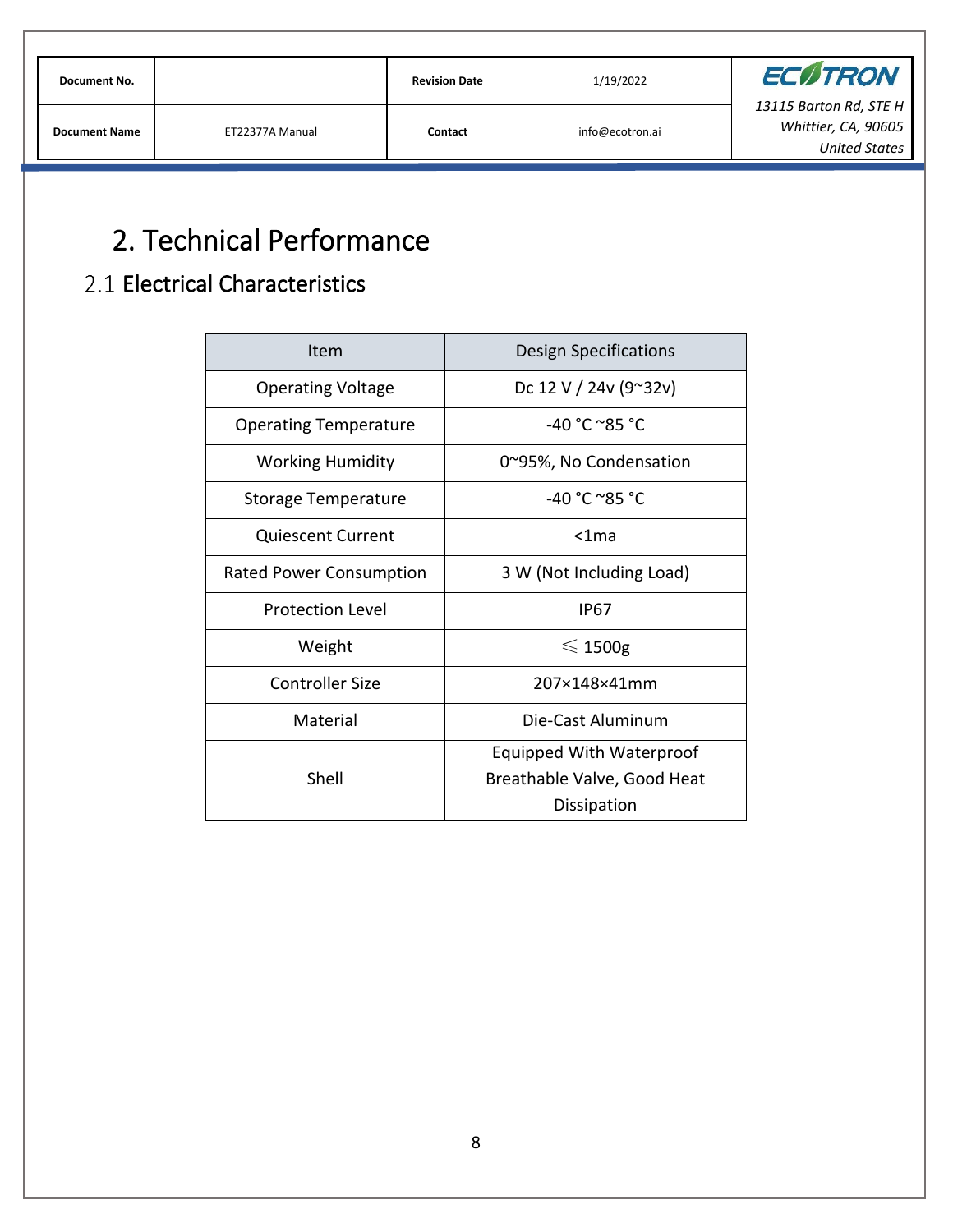| Document No.         |                 | <b>Revision Date</b> | 1/19/2022       | <b>ECOTRON</b>                                                        |
|----------------------|-----------------|----------------------|-----------------|-----------------------------------------------------------------------|
| <b>Document Name</b> | ET22377A Manual | Contact              | info@ecotron.ai | 13115 Barton Rd, STE H<br>Whittier, CA, 90605<br><b>United States</b> |

# <span id="page-10-0"></span>2.2 Electrical Performance Standard

| Item                                        | <b>Test Standard</b> |  |
|---------------------------------------------|----------------------|--|
| Overvoltage (High Temperature)              | ISO 16750-2          |  |
| Jump Voltage                                | ISO 16750-2          |  |
| AC Voltage Superposition Test               | ISO 16750-2          |  |
| Slow Drop and Rise of Supply Voltage        | ISO 16750-2          |  |
| The Supply Voltage Drops Instantaneously    | ISO 16750-2          |  |
| Reset Performance to Voltage Dip            | ISO 16750-2          |  |
| <b>Starting Characteristics</b>             | ISO 16750-2          |  |
| Reverse Voltage                             | ISO 16750-2          |  |
| Reference Ground and Power Supply<br>Offset | ISO 16750-2          |  |
| Open Circuit Experiment                     | ISO 16750-2          |  |
| -Single Wire Open Circuit                   |                      |  |
| Open Circuit Experiment                     | ISO 16750-2          |  |
| -Multi-Line Open Circuit                    |                      |  |
| <b>Short Circuit Protection</b>             | ISO 16750-2          |  |
| <b>Withstand Voltage</b>                    | ISO 16750-2          |  |
| Insulation Resistance                       | ISO 16750-2          |  |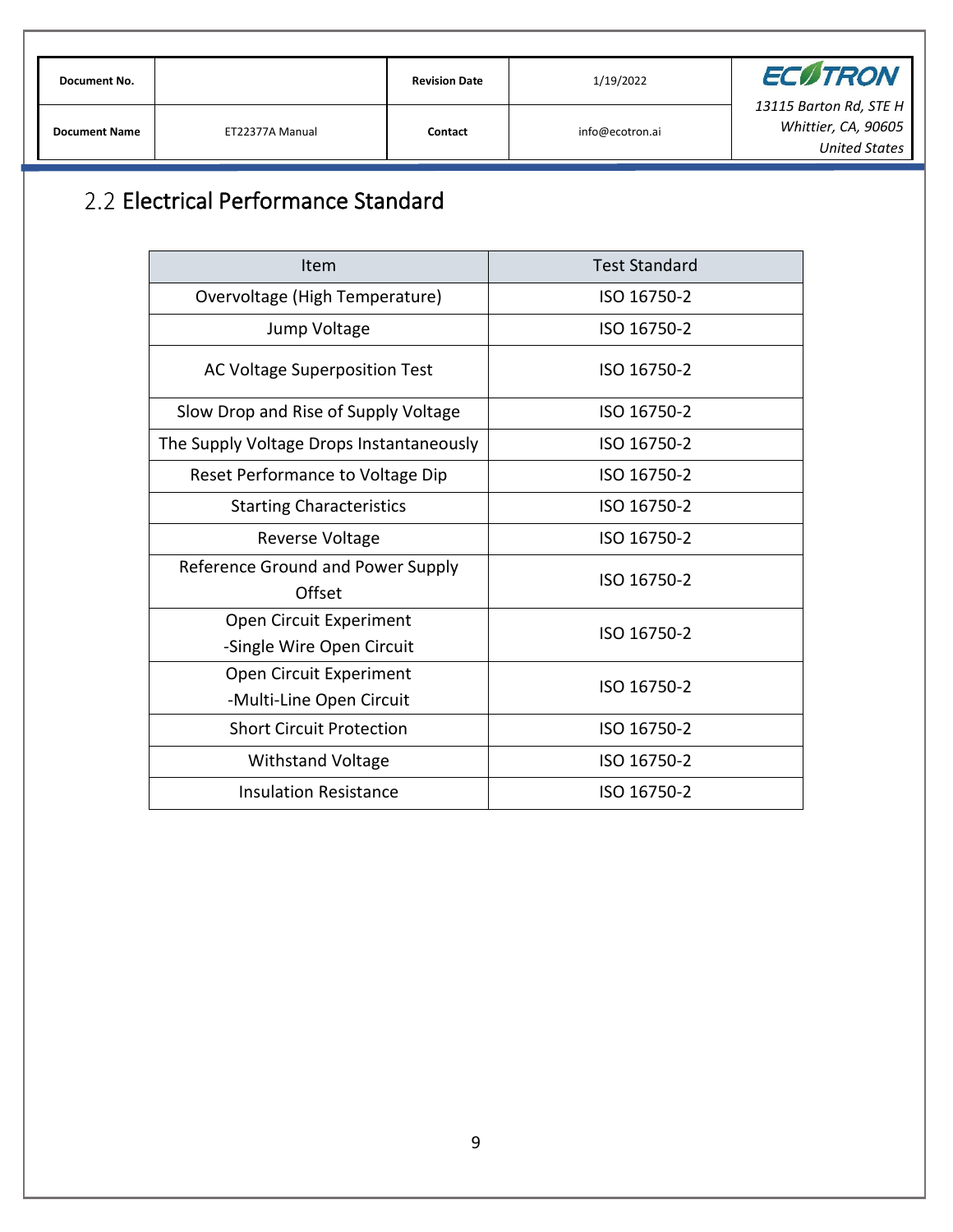| <b>Document No.</b>  |                 | <b>Revision Date</b> | 1/19/2022       | <b>ECOTRON</b>                                                        |
|----------------------|-----------------|----------------------|-----------------|-----------------------------------------------------------------------|
| <b>Document Name</b> | ET22377A Manual | Contact              | info@ecotron.ai | 13115 Barton Rd, STE H<br>Whittier, CA, 90605<br><b>United States</b> |

# <span id="page-11-0"></span>2.3 Environmental Standards

| <b>Test Item</b>                                                         | <b>Test Standard</b> |
|--------------------------------------------------------------------------|----------------------|
| Waterproof (IP67)                                                        | <b>IEC/EN 60529</b>  |
| Dustproof (IP67)                                                         | ISO 20653            |
| Salt Spray Leakage Function and<br>Corrosion Test                        | ISO 16750-4          |
| <b>Mechanical Shock Test</b>                                             | ISO 16750-3          |
| <b>Vibration Test</b>                                                    | ISO 16750-3          |
| Drop Test                                                                | ISO 16750-3          |
| <b>Temperature Shock</b>                                                 | ISO 16750-4          |
| <b>Electrical Operation at</b><br><b>Circulating Ambient Temperature</b> | ISO 16750-4          |
| High and Low Temperature<br><b>Operation Experiment</b>                  | ISO 16750-4          |
| High and Low Temperature<br>Experiment                                   | ISO 16750-4          |
| Temperature and Humidity Cycle                                           | ISO 16750-4          |
| <b>Constant Temperature and Humidity</b>                                 | ISO 16750-4          |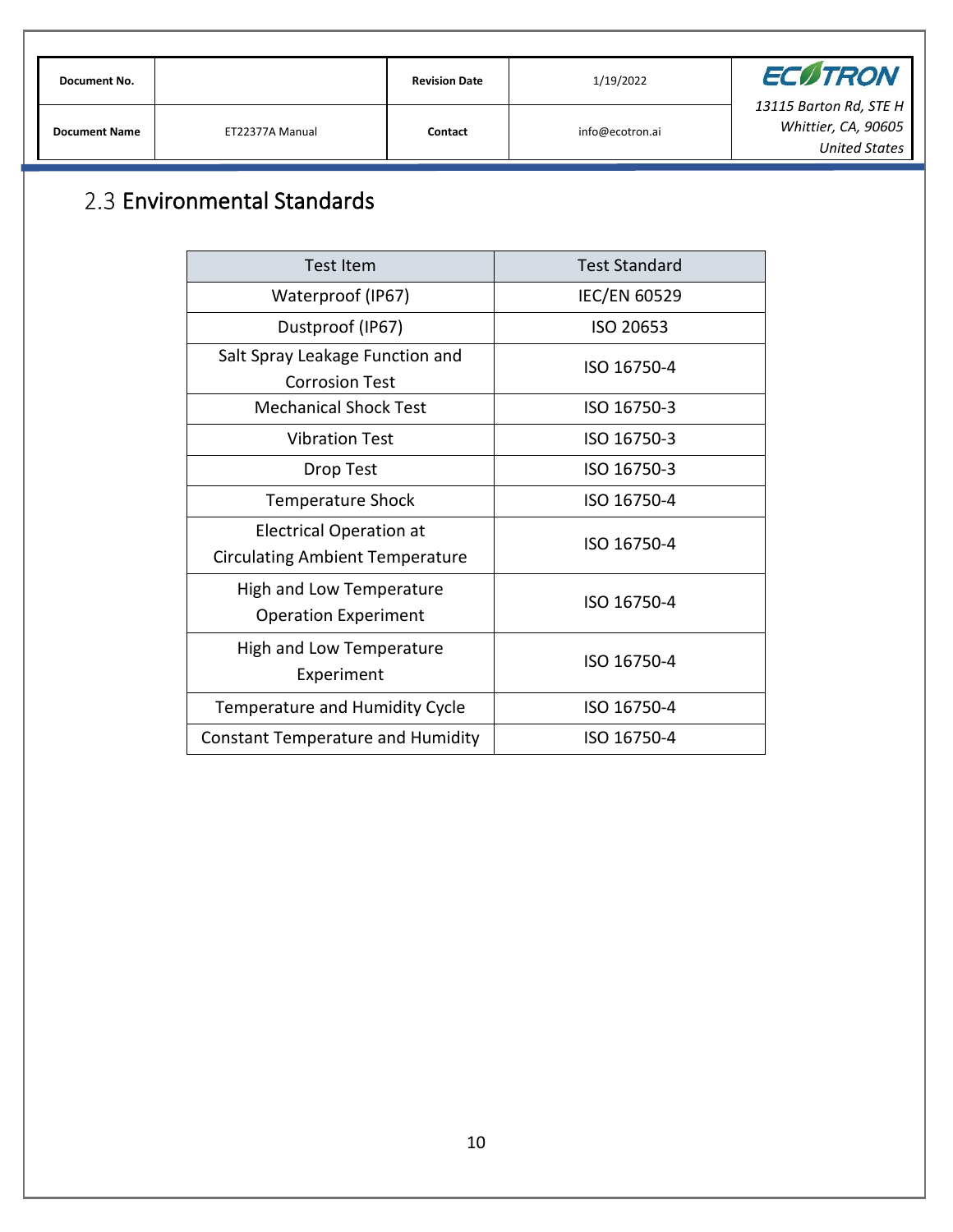| Document No.         |                 | <b>Revision Date</b> | 1/19/2022       | <b>ECOTRON</b>                                                        |
|----------------------|-----------------|----------------------|-----------------|-----------------------------------------------------------------------|
| <b>Document Name</b> | ET22377A Manual | Contact              | info@ecotron.ai | 13115 Barton Rd, STE H<br>Whittier, CA, 90605<br><b>United States</b> |

# <span id="page-12-0"></span>2.4 EMC Test Standard

| Test Item                                      | <b>Test Standard</b> |
|------------------------------------------------|----------------------|
| Narrow Band Measurement Test                   | ECE-R10              |
| Wide Band Measurement Test                     | <b>ECE-R10</b>       |
| <b>Conducted Emission Test</b>                 | ECE-R10              |
| <b>Electromagnetic Radiation Immunity Test</b> | ECE-R10              |
| <b>Transient Immunity Test</b>                 | ECE-R10              |
| Electrostatic Discharge Test                   | ECE-R10              |

# <span id="page-12-1"></span>2.5 Al diagnosis

| 5V Diagnosis          | <b>Voltage Acquisition</b> |  |  |  |  |  |
|-----------------------|----------------------------|--|--|--|--|--|
| Overvoltage Range     | >2.7V                      |  |  |  |  |  |
| Undervoltage Range    | 2.2V                       |  |  |  |  |  |
| Short to Power Supply | >4.5V                      |  |  |  |  |  |
| Short to Ground       | $<$ 0.5V                   |  |  |  |  |  |

| 3.3V Diagnosis        | <b>Voltage Acquisition</b> |
|-----------------------|----------------------------|
| Overvoltage Range     | >1.9V                      |
| Undervoltage Range    | $<$ 1.4V                   |
| Short to Power Supply | >2.3V                      |
| Short to Ground       | $<$ 0.5V                   |
|                       |                            |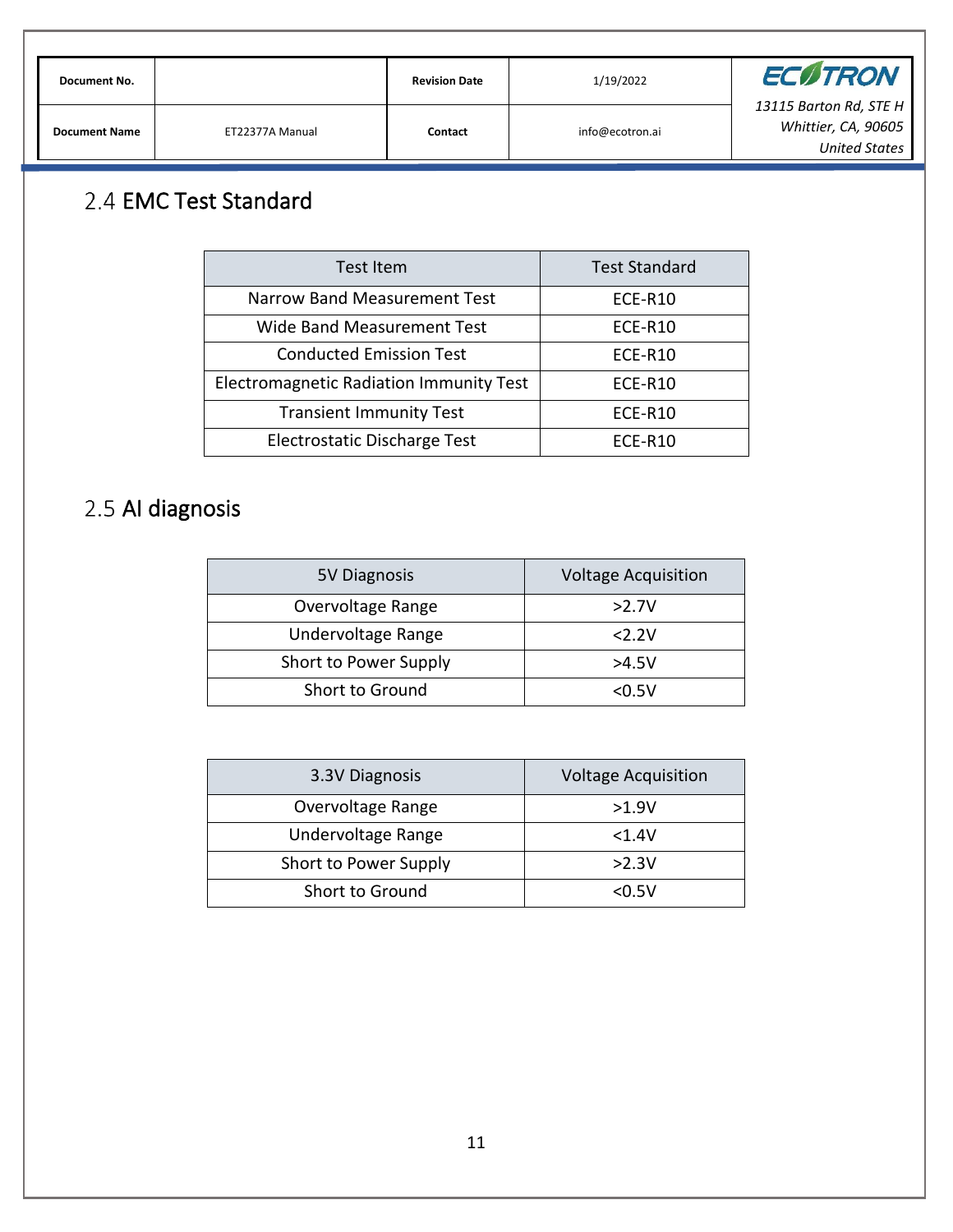| Document No.         |                 | <b>Revision Date</b> | 1/19/2022       | <b>ECOTRON</b>                                                 |
|----------------------|-----------------|----------------------|-----------------|----------------------------------------------------------------|
| <b>Document Name</b> | ET22377A Manual | Contact              | info@ecotron.ai | 13115 Barton Rd, STE H<br>Whittier, CA, 90605<br>United States |

# <span id="page-13-0"></span>3. Interface Description

# <span id="page-13-1"></span>3.1 Pin Definition

| <b>Signal</b>                    | PIN                                                                                                                                          | <b>Function</b>    | <b>Description</b>                | <b>Note</b>                                         |  |  |
|----------------------------------|----------------------------------------------------------------------------------------------------------------------------------------------|--------------------|-----------------------------------|-----------------------------------------------------|--|--|
|                                  |                                                                                                                                              |                    | Power                             |                                                     |  |  |
| $\mathbf{1}$<br>BATT_SYSTEM<br>3 |                                                                                                                                              | Power Supply       | 12V/24V                           | $9-32V$                                             |  |  |
| BATT_MOTOR                       | 116<br>121                                                                                                                                   | Power Supply       | H-Bridge Power Supply             | $9 - 32V$                                           |  |  |
| 5V1                              | 25<br>46                                                                                                                                     | 5V Sensor Supply 1 | 5V Sensor Power Supply            | Single Output5v±1%, Three<br>Channels Sum Max 150ma |  |  |
| 5V2                              | 26<br>47                                                                                                                                     | 5V Sensor Supply 2 | 5V Sensor Power Supply            | Single Output5v±1%, Three<br>Channels Sum Max 150ma |  |  |
| 5V3                              | 27<br>48                                                                                                                                     | 5V Sensor Supply 3 | 5V Sensor Power Supply            | Single Output5v±1%, Three<br>Channels Sum Max 150ma |  |  |
| 5V4                              | 28<br>49                                                                                                                                     | 5V Sensor Supply 4 | 5V Sensor Power Supply            | Single Output5v±1%, Three<br>Channels Sum Max 150ma |  |  |
| GND                              | $\overline{2}$<br>$\overline{4}$<br>5                                                                                                        | Power Ground       | Power Supply Ground               |                                                     |  |  |
| GND                              | 114<br>Power Ground<br>115                                                                                                                   |                    | H-Bridge Power Ground             |                                                     |  |  |
| GND                              | 17<br>18<br>19<br>$20\,$<br>55<br>56<br>57<br>58<br>63<br>64<br>65<br>66<br>67<br>68<br>69<br>70<br>98<br>99<br>100<br>101<br>$102\,$<br>103 | Signal<br>Ground   | 5v Sensor Ground<br>Signal Ground |                                                     |  |  |

#### Table 2.1 Pin Definition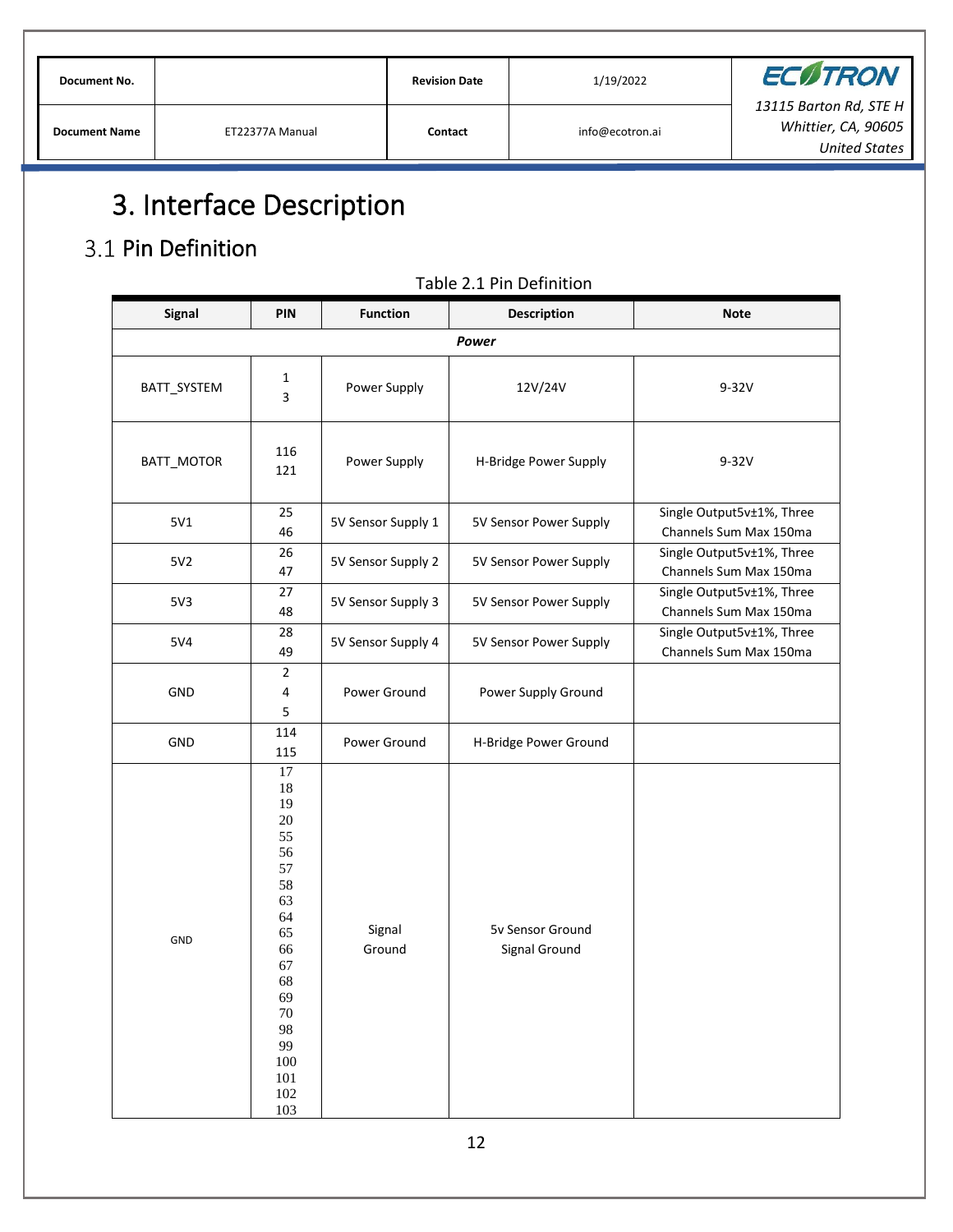| Document No.         |                 | <b>Revision Date</b> | 1/19/2022       | <b>ECOTRON</b>                                |
|----------------------|-----------------|----------------------|-----------------|-----------------------------------------------|
| <b>Document Name</b> | ET22377A Manual | Contact              | info@ecotron.ai | 13115 Barton Rd, STE H<br>Whittier, CA, 90605 |
|                      |                 |                      |                 | United States                                 |

|                      | 104<br>105   |                     |                             |                                                 |  |  |  |  |  |  |  |
|----------------------|--------------|---------------------|-----------------------------|-------------------------------------------------|--|--|--|--|--|--|--|
| <b>Analog Input</b>  |              |                     |                             |                                                 |  |  |  |  |  |  |  |
| AI01                 | 9            | Analog Input 01     | Analog Signal Input 0~5V    | Resistance Type, 12bit                          |  |  |  |  |  |  |  |
| AI02                 | 10           | Analog Input 02     | Analog Signal Input 0~5V    | Resistance Type, 12bit                          |  |  |  |  |  |  |  |
| AI03                 | 11           | Analog Input 03     | Analog Signal Input 0~5V    | Resistance Type, 12bit                          |  |  |  |  |  |  |  |
| AI04                 | 12           | Analog Input 04     | Analog Signal Input 0~5V    | Resistance Type, 12bit                          |  |  |  |  |  |  |  |
| AI05                 | 13           | Analog Input 05     | Analog Signal Input 0~5V    | Resistance Type, 12bit                          |  |  |  |  |  |  |  |
| AI06                 | 14           | Analog Input 06     | Analog Signal Input 0~5V    | Resistance Type, 12bit                          |  |  |  |  |  |  |  |
| AI07                 | 15           | Analog Input 07     | Analog Signal Input 0~5V    | Resistance Type, 12bit                          |  |  |  |  |  |  |  |
| AI08                 | 16           | Analog Input 08     | Analog Signal Input 0~5V    | Resistance Type, 12bit                          |  |  |  |  |  |  |  |
| Power-on signal      |              |                     |                             |                                                 |  |  |  |  |  |  |  |
| <b>KEYON</b>         | 93           | Key Input Signal    | Analog Signal Input 0~BATT  | 12bit, Wake Up Voltage > 9V                     |  |  |  |  |  |  |  |
| <b>Digital Input</b> |              |                     |                             |                                                 |  |  |  |  |  |  |  |
| DI01                 | 94           | Analog Input 01     | Digital Signal Input 0~BATT | <b>Active High</b>                              |  |  |  |  |  |  |  |
| DI02                 | 95           | Analog Input 02     | Digital Signal Input 0~BATT | <b>Active High</b>                              |  |  |  |  |  |  |  |
| DI03                 | 30           | Analog Input 03     | Digital Signal Input 0~BATT | <b>Active High</b>                              |  |  |  |  |  |  |  |
| DI04                 | 31           | Analog Input 04     | Digital Signal Input 0~BATT | <b>Active High</b>                              |  |  |  |  |  |  |  |
| <b>DI05</b>          | 32           | Analog Input 05     | Digital Signal Input 0~BATT | <b>Active High</b>                              |  |  |  |  |  |  |  |
| DI06                 | 33           | Analog Input 06     | Digital Signal Input 0~BATT | <b>Active High</b>                              |  |  |  |  |  |  |  |
| <b>DI07</b>          | 34           | Analog Input 07     | Digital Signal Input 0~BATT | <b>Active High</b>                              |  |  |  |  |  |  |  |
| DI08                 | 35           | Analog Input 08     | Digital Signal Input 0~BATT | <b>Active High</b>                              |  |  |  |  |  |  |  |
|                      |              |                     | <b>Frequency Input</b>      |                                                 |  |  |  |  |  |  |  |
| SPEED1               | 36           | Frequency Input 1   | Frequency Signal Input      | Frequency Input Range 1Hz-30kHz                 |  |  |  |  |  |  |  |
| SPEED2               | 37           | Frequency Input 2   | Frequency Signal Input      | Frequency Input Range 1Hz-30kHz                 |  |  |  |  |  |  |  |
| SPEED3               | 38           | Frequency Input 3   | Frequency Signal Input      | Frequency Input Range 1Hz-30kHz                 |  |  |  |  |  |  |  |
| SPEED4               | 39           | Frequency Input 4   | Frequency Signal Input      | Frequency Input Range 1Hz-30kHz                 |  |  |  |  |  |  |  |
|                      |              |                     | <b>Output Signal</b>        |                                                 |  |  |  |  |  |  |  |
| <b>HS01</b>          | 62<br>81     | High-side Output 01 | Rated 3A, Max 10A           |                                                 |  |  |  |  |  |  |  |
| <b>HS02</b>          | $24\,$<br>43 | High-side Output 02 | Rated 3A, Max 10A           |                                                 |  |  |  |  |  |  |  |
| <b>HS03</b>          | 23           | High-side Output 03 | Rated 1A, Max 2A            |                                                 |  |  |  |  |  |  |  |
| <b>HS04</b>          | 22           | High-side Output 04 | Rated 1A, Max 2A            |                                                 |  |  |  |  |  |  |  |
| <b>HS05</b>          | 60           | High-side Output 05 | Rated 1A, Max 2A            | Support PWM Output,<br>Frequency Range 1hz-2khz |  |  |  |  |  |  |  |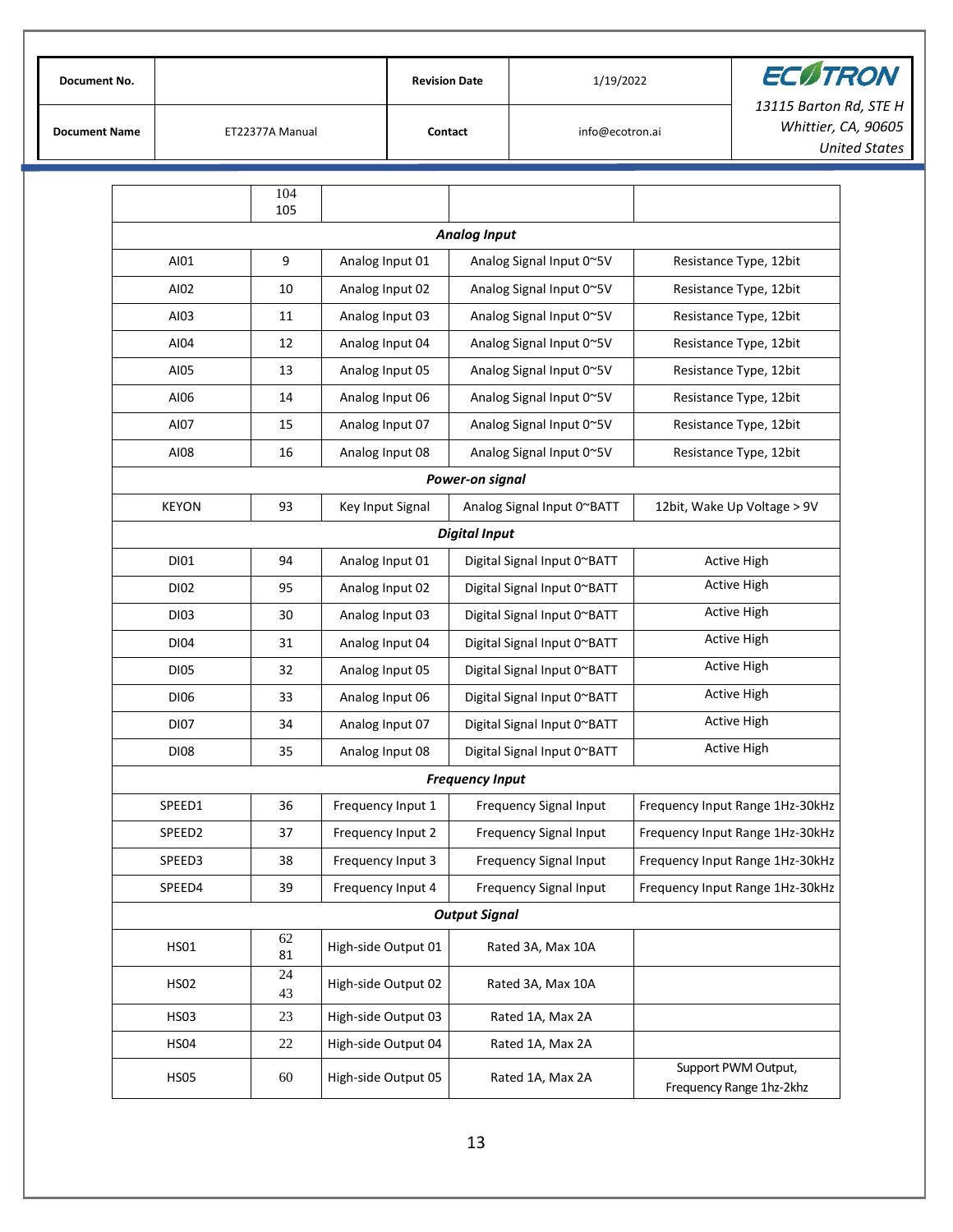| <b>Document No.</b>  |                   |                          |                                               | <b>Revision Date</b> |                             | 1/19/2022                   | <b>ECOTRON</b>                                  |                                                                       |  |
|----------------------|-------------------|--------------------------|-----------------------------------------------|----------------------|-----------------------------|-----------------------------|-------------------------------------------------|-----------------------------------------------------------------------|--|
| <b>Document Name</b> |                   | ET22377A Manual          |                                               |                      | Contact                     | info@ecotron.ai             |                                                 | 13115 Barton Rd, STE H<br>Whittier, CA, 90605<br><b>United States</b> |  |
|                      | <b>HS06</b>       | 61                       | High-side Output 06                           |                      |                             | Rated 1A, Max 2A            | Support PWM Output,<br>Frequency Range 1hz-2khz |                                                                       |  |
|                      | H1                | 120<br>118               | $H1_A$<br>$H1_B$                              |                      |                             | Rated 10A, Max 20A          |                                                 |                                                                       |  |
|                      | H <sub>2</sub>    | 119<br>117               | $H2_B$                                        | $H2_A$               |                             | Rated 10A, Max 20A          |                                                 |                                                                       |  |
|                      |                   |                          |                                               |                      | <b>Serial Communication</b> |                             |                                                 |                                                                       |  |
|                      | S_CAN_H           | 82                       | CANA_H                                        |                      |                             | 1200hm Terminating Resistor |                                                 |                                                                       |  |
|                      | S_CAN_L           | 83                       | CANA_L                                        |                      |                             | Included                    |                                                 | Support Wakeup by Any Frame                                           |  |
|                      | P_CAN_H           | 6<br>85                  | CANB_H                                        |                      |                             | 1200hm Terminating Resistor |                                                 |                                                                       |  |
|                      | P_CAN_L           | $\overline{7}$<br>86     | CANB_L                                        |                      |                             | Included                    |                                                 |                                                                       |  |
|                      | D_CAN_H           | 88                       | CANC_H                                        |                      |                             | 1200hm Terminating Resistor |                                                 |                                                                       |  |
|                      | D_CAN_L           | 89                       | CANC L                                        |                      |                             | Included                    |                                                 |                                                                       |  |
|                      |                   |                          |                                               |                      | <b>Internal Signal</b>      |                             |                                                 |                                                                       |  |
|                      | BATT MOTOR(AI09)  | $\overline{\phantom{a}}$ | Gather H-Bridge<br>BATT_MOTOR<br>Voltage      |                      |                             |                             | 12bit                                           |                                                                       |  |
|                      | BATT SYSTEM(AI10) |                          | Gather Power Supply<br>BATT_SYSTEM<br>Voltage |                      |                             |                             |                                                 | 12bit                                                                 |  |

**Note:** The high-side/low-side output current data is tested with standard loads and is only for reference. In real life, situations such as inrush current in load may cause misjudgment for fault diagnosis.

### <span id="page-15-0"></span>3.2 Pin Description

<span id="page-15-1"></span>3.2.1 Analog Signal Input

#### **Description**

The analog input channel circuit has the same structure, including EMC capacitors, pull-up/pulldown resistors and a first-order low-pass filter circuit. ADC Value/4095\*5\*Gain=Vin, Gain = 1 for AI01-AI08.

Main differences:

- Resistance of pull-up/pull-down resistor
- Pull-up voltage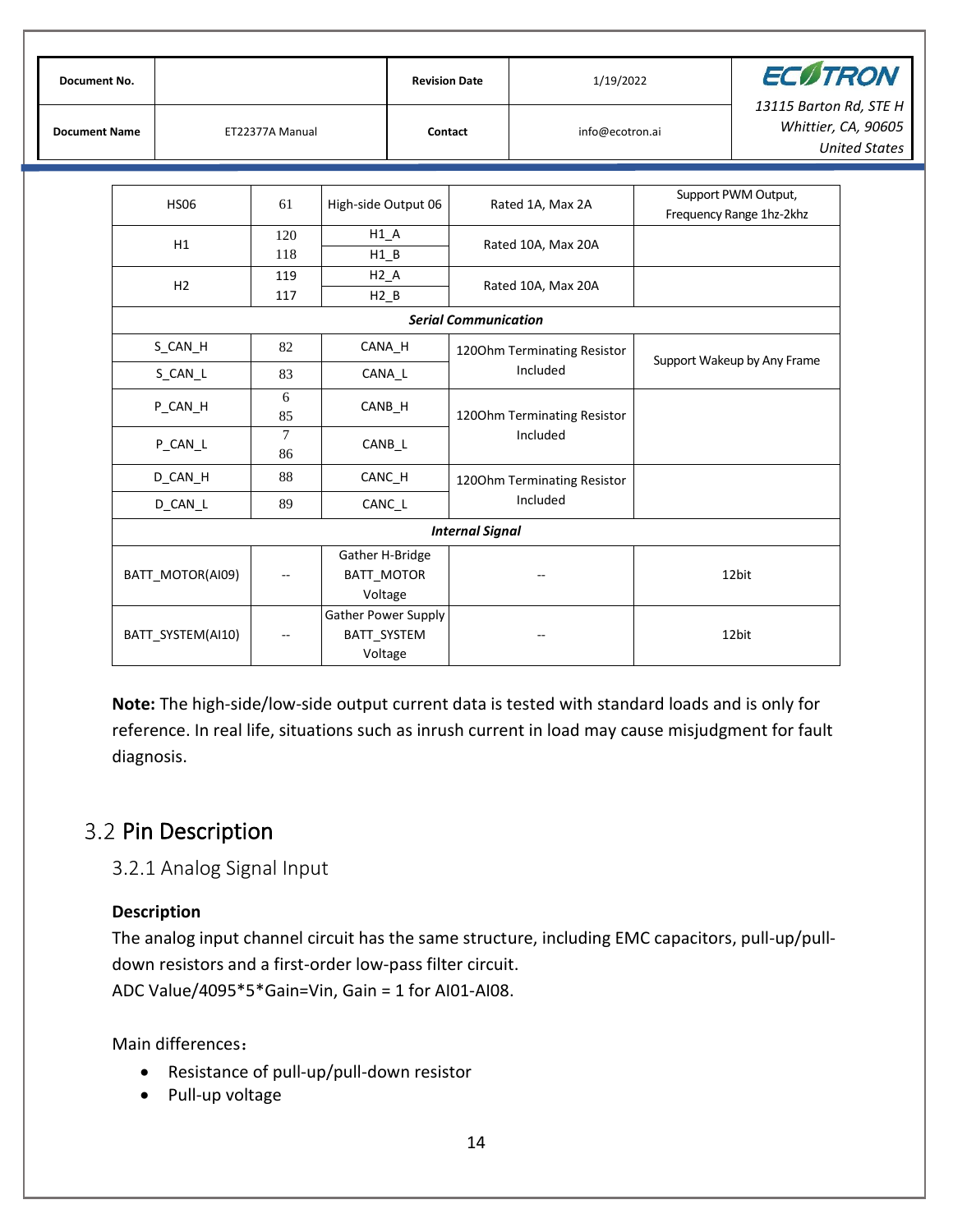

| Table 2.2.1 Analog Input Channel Parameters                                      |
|----------------------------------------------------------------------------------|
| Note: 1) "--" = Unavailable. 2) $U_B$ =BATT Voltage. 3) KEYON=Key Switch Signal. |

| Pin#                           | AI                | <b>EMC</b><br>Capacit<br>or | Pull Up Resistor           |                          | Pull Down<br>Resistor    | <b>Divided</b><br><b>Series</b><br>Voltage<br>Resistor<br>Resistor |                          | Filter<br>Capacitor |      | Operation<br>Range |     | Input Range | Rate           | Conditions /<br><b>Remarks</b> |
|--------------------------------|-------------------|-----------------------------|----------------------------|--------------------------|--------------------------|--------------------------------------------------------------------|--------------------------|---------------------|------|--------------------|-----|-------------|----------------|--------------------------------|
|                                |                   | (F)                         | to U <sub>B</sub><br>(Ohm) | to 5V<br>(Ohm)           | to GND<br>(Ohm)          | (Ohm)                                                              | (Ohm)                    | (F)                 | VLow | V <sub>High</sub>  | Min | Max         |                |                                |
| 9                              | AI01              | 100 <sub>n</sub>            | $\overline{\phantom{a}}$   | 2K                       | $\overline{\phantom{a}}$ | 68K                                                                | $\overline{\phantom{a}}$ | 1n                  | 0V   | 5V                 | 0V  | 5V          | $\mathbf{1}$   |                                |
| 10                             | AI02              | 100 <sub>n</sub>            | $\overline{\phantom{a}}$   | 2K                       | $\overline{\phantom{a}}$ | 68K                                                                | $\overline{\phantom{a}}$ | 1n                  | 0V   | 5V                 | 0V  | 5V          | $\mathbf{1}$   |                                |
| 11                             | AI03              | 100 <sub>n</sub>            | $\overline{\phantom{a}}$   | 2K                       | $\overline{\phantom{a}}$ | 68K                                                                | $\overline{\phantom{a}}$ | 1n                  | 0V   | 5V                 | 0V  | 5V          | $\mathbf{1}$   |                                |
| 12                             | AI04              | 100 <sub>n</sub>            | $\overline{\phantom{a}}$   | 2K                       | --                       | 68K                                                                | $\overline{\phantom{a}}$ | 1n                  | 0V   | 5V                 | 0V  | 5V          | $\mathbf{1}$   |                                |
| 13                             | AI05              | 100 <sub>n</sub>            | $\overline{\phantom{a}}$   | <b>10K</b>               | $- -$                    | 68K                                                                | $\overline{\phantom{a}}$ | 1n                  | 0V   | 5V                 | 0V  | 5V          | $\mathbf{1}$   |                                |
| 14                             | AI06              | 100n                        | $\overline{\phantom{a}}$   | 10K                      | --                       | 68K                                                                | $\overline{\phantom{a}}$ | 1n                  | 0V   | 5V                 | 0V  | 5V          | $\mathbf 1$    |                                |
| 15                             | AI07              | 100 <sub>n</sub>            | $\overline{\phantom{a}}$   | 10K                      | --                       | 68K                                                                |                          | 1n                  |      |                    |     |             |                |                                |
| 16                             | AI08              | 100 <sub>n</sub>            | $\overline{\phantom{a}}$   | 10K                      | --                       | 68K                                                                | --                       | 1n                  | 0V   | 5V                 | 0V  | 5V          | $\mathbf{1}$   |                                |
| 116<br>121                     | <b>BATT MOTOR</b> | 100 <sub>n</sub>            | $\overline{\phantom{a}}$   | $\overline{\phantom{m}}$ | --                       | 99.8K                                                              | 16K                      | 1n                  | 0V   | 32V                | 0V  | 32V         | 7.24375        |                                |
| $\mathbf{1}$<br>$\overline{3}$ | BATT_SYSTEM       | 100 <sub>n</sub>            | $\overline{\phantom{a}}$   | $\overline{\phantom{m}}$ | --                       | 99.8K                                                              | 16K                      | 1n                  | 0V   | 32V                | 0V  | 32V         | 7.24375        |                                |
| 93                             | KEYON/AI27        | 100 <sub>n</sub>            | $\overline{\phantom{a}}$   | $\overline{\phantom{a}}$ | $\overline{\phantom{a}}$ | 99.8K                                                              | 16K                      | 1n                  | 0V   | 32V                | 0V  | 32V         | 7.24375        |                                |
| 25<br>46                       | $5V_1$            | 100 <sub>n</sub>            | $\overline{\phantom{a}}$   | $\overline{\phantom{m}}$ | $\overline{\phantom{a}}$ | 22K                                                                | 22K                      | 1n                  | 0V   | 5V                 | 0V  | 5V          | $\overline{2}$ |                                |
| 26<br>47                       | $5V_2$            | 100 <sub>n</sub>            | $\overline{\phantom{a}}$   | $\overline{\phantom{m}}$ | --                       | 22K                                                                | 22K                      | 1n                  | 0V   | 5V                 | 0V  | 5V          | 2              |                                |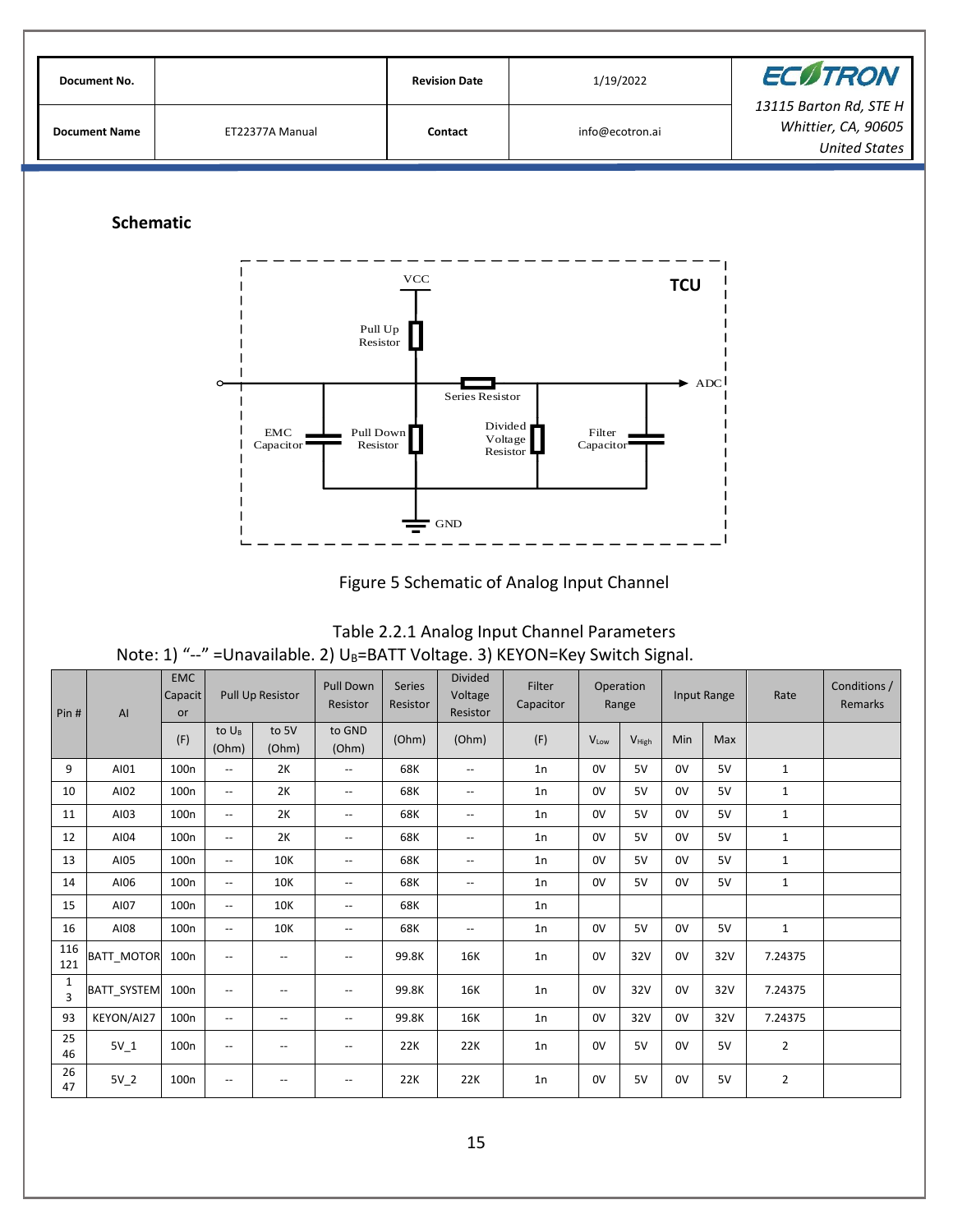|  | Document No.<br><b>Document Name</b> |                 | ET22377A Manual          |                          |                                                     |                                       |                          | <b>Revision Date</b> |    |                 | 1/19/2022 |    |     | <b>ECØTRON</b><br>13115 Barton Rd, STE H<br>Whittier, CA, 90605 |  |  |
|--|--------------------------------------|-----------------|--------------------------|--------------------------|-----------------------------------------------------|---------------------------------------|--------------------------|----------------------|----|-----------------|-----------|----|-----|-----------------------------------------------------------------|--|--|
|  |                                      |                 |                          |                          |                                                     |                                       |                          | Contact              |    | info@ecotron.ai |           |    |     | <b>United States</b>                                            |  |  |
|  |                                      |                 |                          |                          |                                                     |                                       |                          |                      |    |                 |           |    |     |                                                                 |  |  |
|  | 27<br>48                             | 5V <sub>3</sub> | 100 <sub>n</sub>         | $\overline{\phantom{a}}$ | --                                                  | --                                    | 22K                      | 22K                  | 1n | 0V              | 5V        | 0V | 5V  | $\overline{2}$                                                  |  |  |
|  | 28<br>49                             | 5V 4            | 100 <sub>n</sub>         | $\overline{\phantom{a}}$ | $\hspace{0.05cm} -\hspace{0.05cm} -\hspace{0.05cm}$ | $\overline{\phantom{a}}$              | 22K                      | 22K                  | 1n | 0V              | 5V        | 0V | 5V  | $\overline{2}$                                                  |  |  |
|  |                                      | <b>VCC</b>      | 100 <sub>n</sub>         | $\overline{\phantom{a}}$ | $\overline{\phantom{a}}$                            | $- -$                                 | 22K                      | 22K                  | 1n | 0V              | 5V        | 0V | 5V  | $\overline{2}$                                                  |  |  |
|  |                                      | CAN 5V0         | 100 <sub>n</sub>         | $\overline{\phantom{a}}$ | --                                                  | $- -$                                 | 22K                      | 22K                  | 1n | 0V              | 5V        | 0V | 5V  | $\overline{2}$                                                  |  |  |
|  |                                      | MCU_3V3         | 100 <sub>n</sub>         | $\overline{\phantom{a}}$ | --                                                  | $- -$                                 | 22K                      | 22K                  | 1n | 0V              | 5V        | 0V | 5V  | $\overline{2}$                                                  |  |  |
|  |                                      | MCU 5V          | 100 <sub>n</sub>         | $\overline{\phantom{a}}$ | --                                                  | $\hspace{0.05cm}$ – $\hspace{0.05cm}$ | 22K                      | 22K                  | 1n | 0V              | 5V        | 0V | 5V  | $\overline{2}$                                                  |  |  |
|  |                                      | BATT3           | $--$                     | $\overline{\phantom{a}}$ | $\hspace{0.05cm} -\hspace{0.05cm} -\hspace{0.05cm}$ | $- -$                                 | 99.8K                    | 16K                  | 1n | 0V              | 32V       | 0V | 32V | 7.24375                                                         |  |  |
|  |                                      | ID <sub>1</sub> | $\overline{\phantom{a}}$ | $\overline{\phantom{a}}$ | 10K                                                 | $- -$                                 | $\hspace{0.05cm} \ldots$ | 2.2K                 | 1n | 0V              | 5V        | 0V | 5V  | $\mathbf{1}$                                                    |  |  |
|  |                                      | ID <sub>2</sub> | $\hspace{0.05cm} \ldots$ | $\overline{\phantom{a}}$ | 10K                                                 | $- -$                                 | --                       | 2.2K                 | 1n | 0V              | 5V        | 0V | 5V  | $\mathbf{1}$                                                    |  |  |

#### <span id="page-17-0"></span>3.2.2 Digital Signal Input

#### **Description**

The digital input channel circuit has the same structure, including EMC capacitors, pull-up/pulldown resistors, voltage divider resistors, and a first-order low-pass filter.

Main differences:

- Resistance of pull-up/pull-down resistor
- Pull-up/pull-down selection

**Schematic**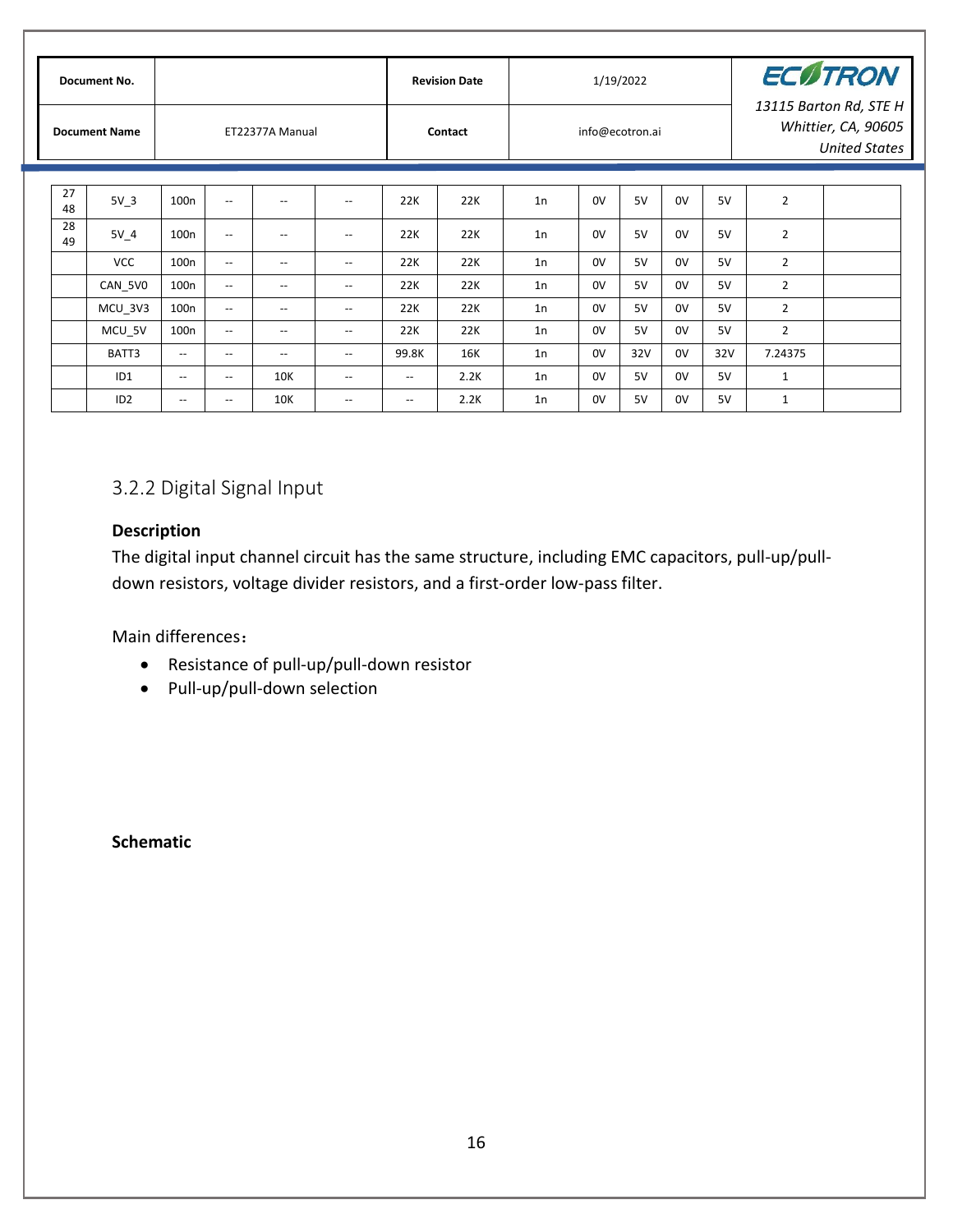

Table 2.2.2 Digital Input Channel Parameter

Note: 1) "--" =Unavailable. 2)UB=BATT Voltage. 3)KEYON, WAKE2, WAKE3 only for wake-up signal.

| DI#              | <b>EMC</b><br>Cap. | Filter Cap.      | Pull Up<br><b>Resistor to UB Resistor to 5VL</b> | Pull Up        | Pull Down<br>Resistor                 | Serial<br>Resistor | <b>Divided</b><br>Voltage<br>Resistor |        | Operation<br>Threshold<br>for Input Signal |            | Input Range | Conditions/<br><b>Remarks</b> |
|------------------|--------------------|------------------|--------------------------------------------------|----------------|---------------------------------------|--------------------|---------------------------------------|--------|--------------------------------------------|------------|-------------|-------------------------------|
|                  | (F)                | (F)              | (Ohm)                                            | (Ohm)          | (Ohm)                                 | (Ohm)              | (Ohm)                                 | VLow   | VHigh                                      | <b>Min</b> | Max         |                               |
| <b>DI01</b>      | 1n                 | 10 <sub>p</sub>  | $- -$                                            | 1k             | --                                    | 45.3k              | $- -$                                 | 0.945V | 3.11V                                      | 0V         | 5V          |                               |
| D <sub>102</sub> | 1n                 | 10 <sub>p</sub>  | $\hspace{0.05cm}$ – $\hspace{0.05cm}$            | 1 <sup>k</sup> | $\overline{\phantom{a}}$              | 45.3k              | $\overline{\phantom{a}}$              | 0.945V | 3.11V                                      | 0V         | 5V          |                               |
| DI03             | 10n                | 100 <sub>p</sub> | --                                               |                | 10k                                   | 45.3k              |                                       | 0.931V | 3.09V                                      | 0V         | 5V          |                               |
| D <sub>104</sub> | 10n                | 100 <sub>p</sub> | --                                               | --             | 10k                                   | 45.3k              | --                                    | 0.931V | 3.09V                                      | 0V         | 5V          |                               |
| <b>DI05</b>      | 10n                | 100 <sub>p</sub> | $\overline{\phantom{m}}$                         | 1k             | --                                    | 45.3k              | $\overline{\phantom{a}}$              | 0.931V | 3.09V                                      | 0V         | 5V          |                               |
| DI06             | 10n                | 100 <sub>p</sub> | $\hspace{0.05cm}$ – $\hspace{0.05cm}$            | 1k             | $\hspace{0.05cm}$ – $\hspace{0.05cm}$ | 45.3k              | --                                    | 0.931V | 3.09V                                      | 0V         | 5V          |                               |
| <b>DI07</b>      | 10n                | 100 <sub>p</sub> | --                                               | 1 <sup>k</sup> | --                                    | 45.3k              | --                                    | 0.931V | 3.09V                                      | 0V         | 5V          |                               |
| <b>DI08</b>      | 10n                | 100 <sub>p</sub> | --                                               | 1k             | $\hspace{0.05cm}$ – $\hspace{0.05cm}$ | 45.3 k             | $\overline{\phantom{a}}$              | 0.931V | 3.09V                                      | 0V         | 5V          |                               |

Note: DI port configuration can be adjusted according to customer needs, above is only for reference.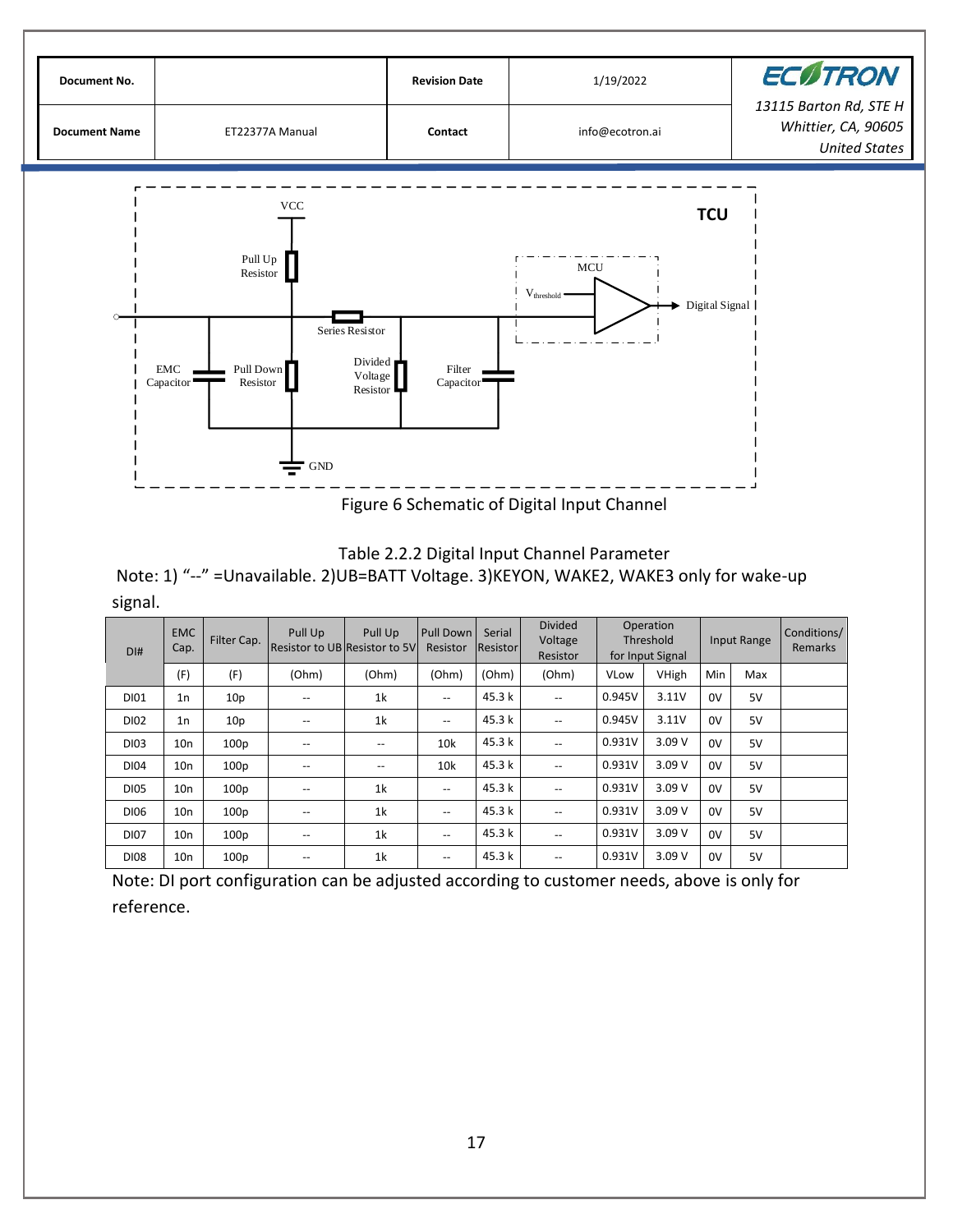| Document No.         |                 | <b>Revision Date</b> | 1/19/2022       | <b>ECOTRON</b>                                                 |
|----------------------|-----------------|----------------------|-----------------|----------------------------------------------------------------|
| <b>Document Name</b> | ET22377A Manual | Contact              | info@ecotron.ai | 13115 Barton Rd, STE H<br>Whittier, CA, 90605<br>United States |

#### <span id="page-19-0"></span>3.2.3 Frequency Signal Input

#### **Description**

The frequency input channel circuit has the same structure, including EMC capacitors, pullup/pull-down resistors, voltage divider resistors and a first-order low-pass filter.

Main difference:

- Resistance of pull-up/pull-down resistor
- Selection of pull up/down resistor

#### **Schematic**



Figure 7 Schematic Diagram of Digital Frequency Input Channel

|  | Table 2.2.3 Frequency Signal Input Channel Parameters |
|--|-------------------------------------------------------|
|--|-------------------------------------------------------|

#### Note: 1) "--" =Unavailable

|    | Pin #Description Cap | <b>EMC</b>       | <b>Filter</b><br>Cap     | Pull Up<br>Resistor to<br><b>UB</b> | Pull Up<br><b>Resistor to 5V</b> | <b>Pull Down</b><br>Resistor | Serial<br>Resistor | <b>Divided</b><br>Voltage<br>Resistor | <b>Hysteresis</b><br>Resistor | Operation<br>Threshold for Input<br>Signal |       |                | Input Range |
|----|----------------------|------------------|--------------------------|-------------------------------------|----------------------------------|------------------------------|--------------------|---------------------------------------|-------------------------------|--------------------------------------------|-------|----------------|-------------|
|    |                      | (F)              | (F)                      | (Ohm)                               | (Ohm)                            | (Ohm)                        | (Ohm)              | (Ohm)                                 | (Ohm)                         | Vlow                                       | Vhigh | min            | max         |
| 36 | SPEED1               | 100 <sub>D</sub> | $-$                      |                                     | 1K                               | --                           | 55.3K              |                                       | 91K                           | 0.931V                                     | 3.09V | 0 <sup>V</sup> | 5V          |
| 37 | SPEED1               | 100 <sub>D</sub> | $-$                      | --                                  | 1K                               |                              | 55.3K              |                                       | 91K                           | 0.931V                                     | 3.09V | 0 <sup>V</sup> | 5V          |
| 38 | SPEED1               | 100 <sub>p</sub> | $\overline{\phantom{a}}$ | --                                  | 1K                               |                              | 55.3K              |                                       | 91K                           | 0.931V                                     | 3.09V | 0 <sup>V</sup> | 5V          |
| 39 | SPEED4               | 100 <sub>D</sub> | $\overline{\phantom{a}}$ | --                                  | 1K                               | --                           | 55.3K              |                                       | 91K                           | 0.931V                                     | 3.09V | 0 <sup>V</sup> | 5V          |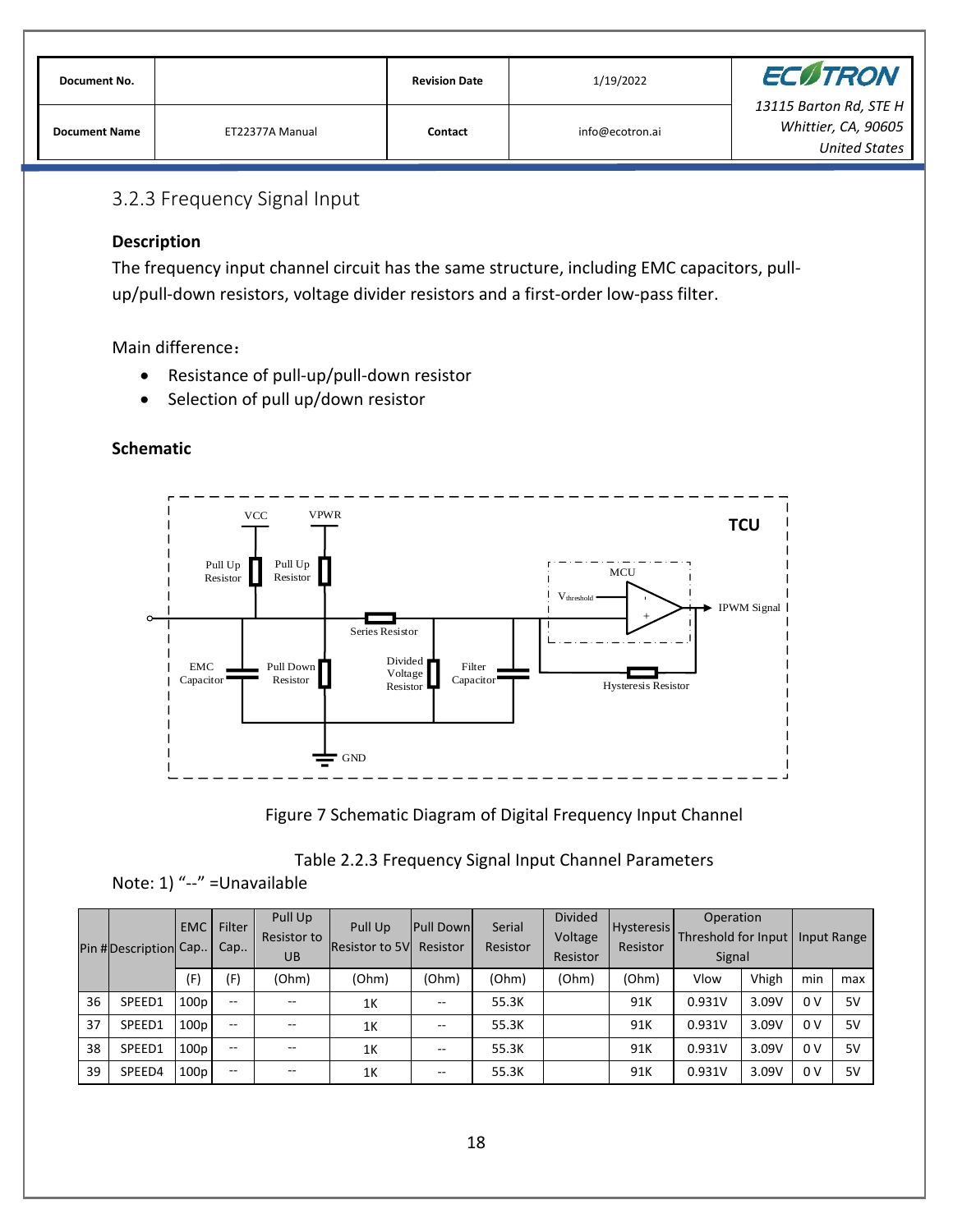|  | Document No.         |                 | <b>Revision Date</b> | 1/19/2022       | <b>ECOTRON</b>         |
|--|----------------------|-----------------|----------------------|-----------------|------------------------|
|  |                      |                 |                      |                 | 13115 Barton Rd, STE H |
|  | <b>Document Name</b> | ET22377A Manual | Contact              | info@ecotron.ai | Whittier, CA, 90605    |
|  |                      |                 |                      |                 | United States          |

#### Table 8 Frequencies of Frequency Signal Input Channel and Duty Cycle Reference Values Input Duty Cycle (%) / Input Frequency Detection Frequency Detection Duty Cycle (%)

 $IPMW1-D129$  36  $\vert$  40%/1Hz  $\vert$  1Hz  $\vert$  39.939% IPMW2-DI30\_37 40%/1Hz 1Hz 39.939% IPMW3-DI31\_38 40%/1Hz 1Hz 39.939%

| IPMW4-DI32 39 | 40%/1Hz                | 1Hz       | 39.939%    |  |
|---------------|------------------------|-----------|------------|--|
|               |                        |           |            |  |
|               | Input Duty Cycle (%) / | Detection | Detection  |  |
|               | Input Frequency        | Frequency | Duty Cycle |  |
|               |                        |           | (%)        |  |
| IPMW1-DI29 36 | 50%/100Hz              | 100Hz     | 49.989%    |  |
| IPMW2-DI30 37 | 50%/100Hz              | 100Hz     | 49.989%    |  |
| IPMW3-DI31 38 | 50%/100Hz              | 100Hz     | 49.989%    |  |
| IPMW4-DI32 39 | 50%/100Hz              | 100Hz     | 49.989%    |  |

|               | Input Duty Cycle (%) / | Detection | Detection  |
|---------------|------------------------|-----------|------------|
|               | Input Frequency        | Frequency | Duty Cycle |
|               |                        |           | (%)        |
| IPMW1-DI29 36 | 50%/30KHz              | 29940Hz   | 48.6%      |
| IPMW2-DI30 37 | 50%/30KHz              | 29940Hz   | 48.6%      |
| IPMW3-DI31 38 | 50%/30KHz              | 29940Hz   | 48.6%      |
| IPMW4-DI32 39 | 50%/30KHz              | 29940Hz   | 48.6%      |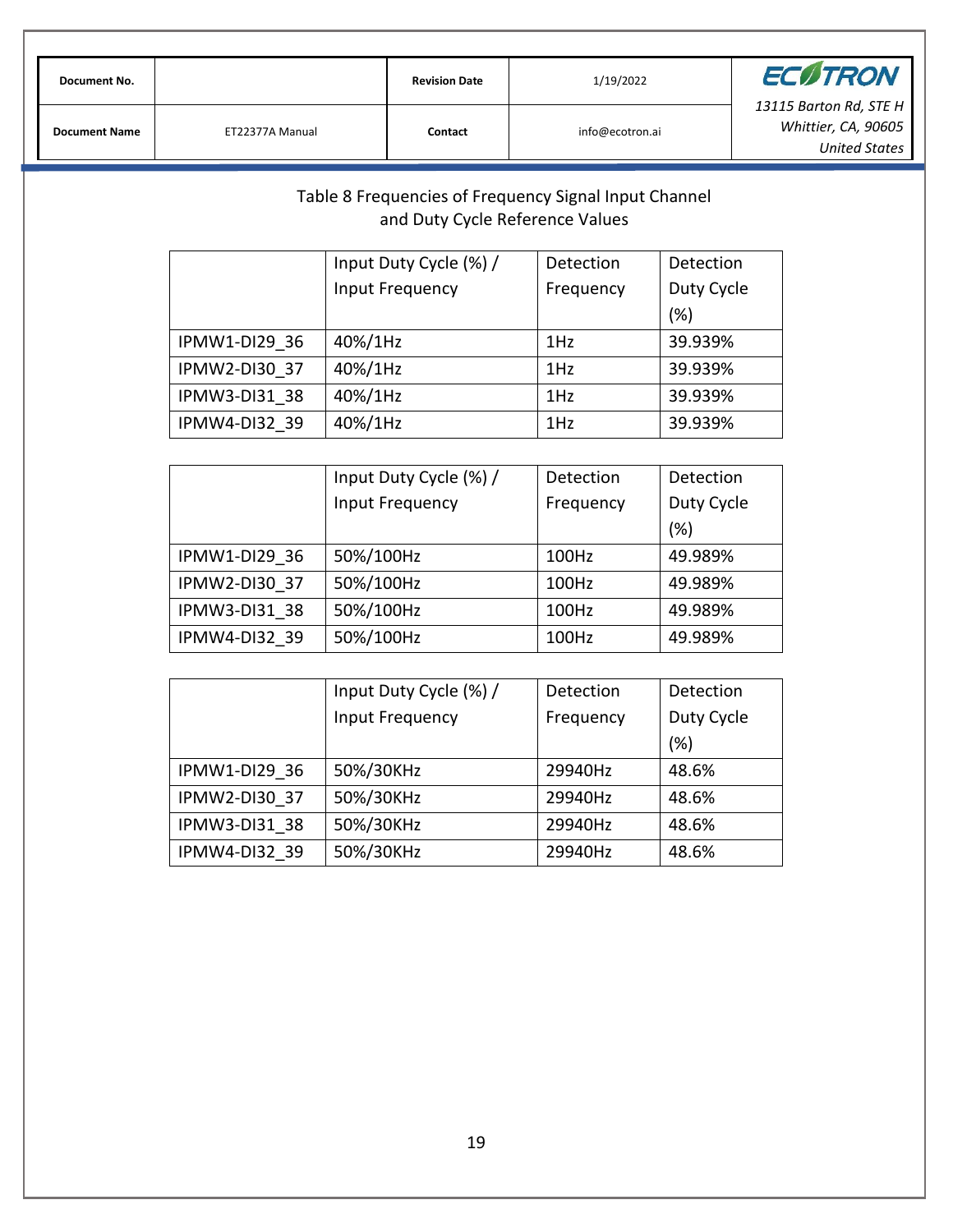| Document No.         |                 | <b>Revision Date</b> | 1/19/2022       | <b>ECØTRON</b>         |
|----------------------|-----------------|----------------------|-----------------|------------------------|
| <b>Document Name</b> | ET22377A Manual | Contact              |                 | 13115 Barton Rd, STE H |
|                      |                 |                      | info@ecotron.ai | Whittier, CA, 90605    |
|                      |                 |                      |                 | <b>United States</b>   |

#### <span id="page-21-0"></span>3.2.4 High-side Driver

#### **Description**

The high-side driver can be used as a switch for driving peripheral devices. It controls the output channel through the GPIO pins and controls the DEN and DSEL pins for the diagnostic functions.

Main differences:

- Driving current
- With or without PWM function
- Current leakage
- With or without freewheeling diode

#### **Schematic**



Figure 8 Schematic Diagram of High-Side Drive Channel

| Pin#     | Description      | <b>EMC</b><br>Capacitor | Output current | Leakage Current | <b>Free Wheeling Diode</b> | <b>Conditions / Remarks</b> |
|----------|------------------|-------------------------|----------------|-----------------|----------------------------|-----------------------------|
|          |                  |                         | Max(A)         | Max(uA)         |                            |                             |
| 62<br>81 | <b>HS01</b>      | 10nF/50V                | 10             | 0.5             | Yes                        |                             |
| 24<br>43 | <b>HS02</b>      | 10nF/50V                | 10             | 0.5             | Yes                        |                             |
| 23       | HS <sub>03</sub> | 10nF/50V                | $\overline{2}$ | 0.5             | Yes                        |                             |
| 22       | <b>HS04</b>      | 10nF/50V                | $\overline{2}$ | 0.5             | Yes                        |                             |
| 60       | <b>HS05</b>      | 10nF/50V                | $\overline{2}$ | 0.5             | Yes                        |                             |
| 61       | <b>HS06</b>      | 10nF/50V                | $\overline{2}$ | 0.5             | Yes                        |                             |

#### Table 2.2.4 High-Side Drive Channel Parameters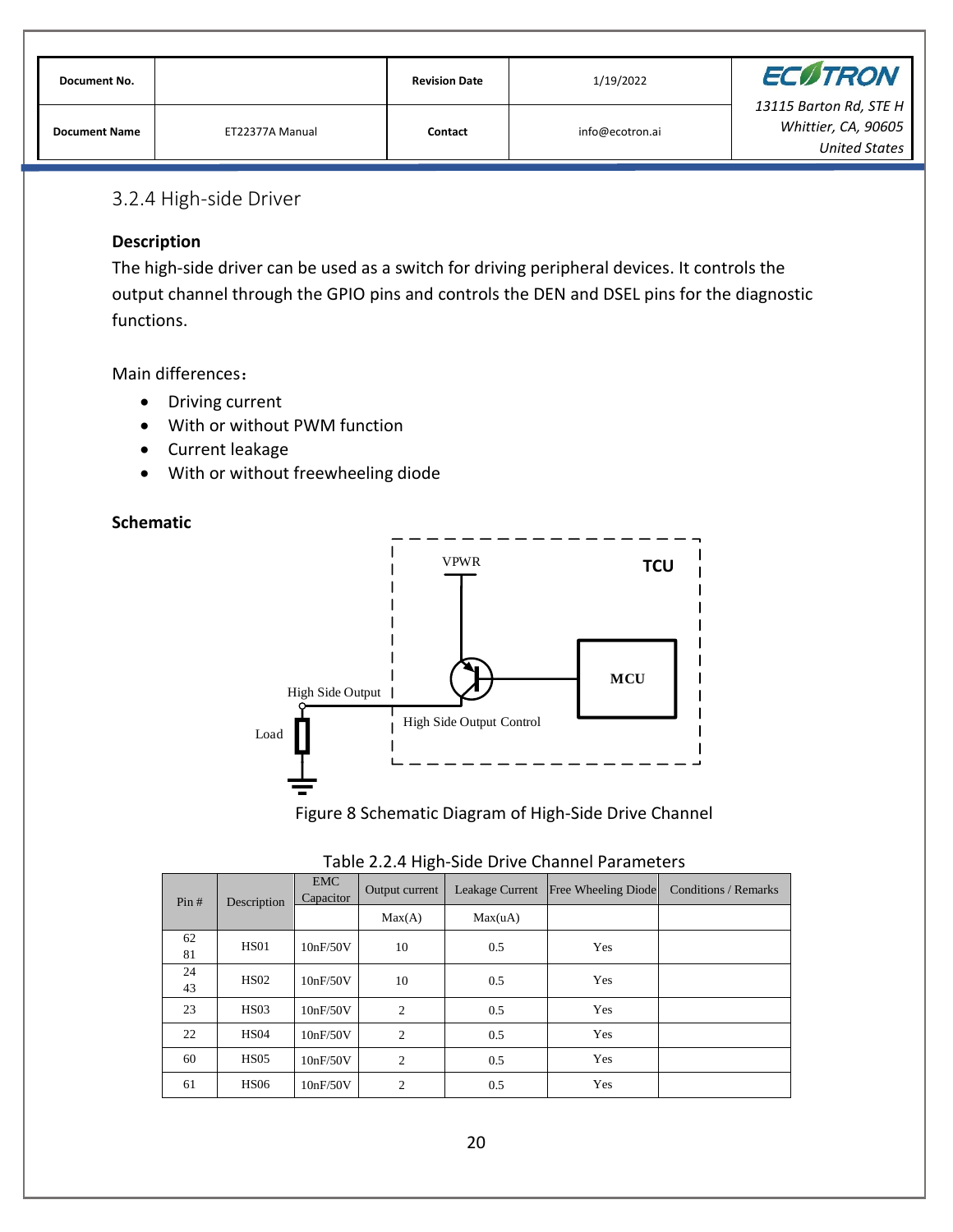| Document No.         |                 | <b>Revision Date</b> | 1/19/2022       | <b>ECOTRON</b>                                                        |
|----------------------|-----------------|----------------------|-----------------|-----------------------------------------------------------------------|
| <b>Document Name</b> | ET22377A Manual | Contact              | info@ecotron.ai | 13115 Barton Rd, STE H<br>Whittier, CA, 90605<br><b>United States</b> |

#### Note:

- 1)  $''-$  = Not Installed
- 2) The total load of all high-side drive channels does not exceed 5A.

#### **Fault Diagnosis of High-Side Driver**

| <b>High-Side Driver Channel</b> | <b>Diagnosis Fault</b> |                  |  |  |
|---------------------------------|------------------------|------------------|--|--|
|                                 | <b>Disable</b>         | Enable           |  |  |
| HSO01、HSO02、HSO03、HSO04         | •Short to Power        | •Short to Ground |  |  |
| HSO05、HSO06                     |                        |                  |  |  |

Note: All of the high-side driver channels have short-circuited protection. When the channel is enabled, if a channel is short-circuited to ground, the channel will automatically activate the short-circuit protection function. This function may cause the channel to have a fault code jump phenomenon in this case, which is normal.

#### <span id="page-22-0"></span>3.2.5 CAN Bus

#### **Description**

CAN interface circuit is used for communication between TCU and other vehicle electronic controllers. The maximum communication speed is 1Mbit/s.

#### **Schematic**

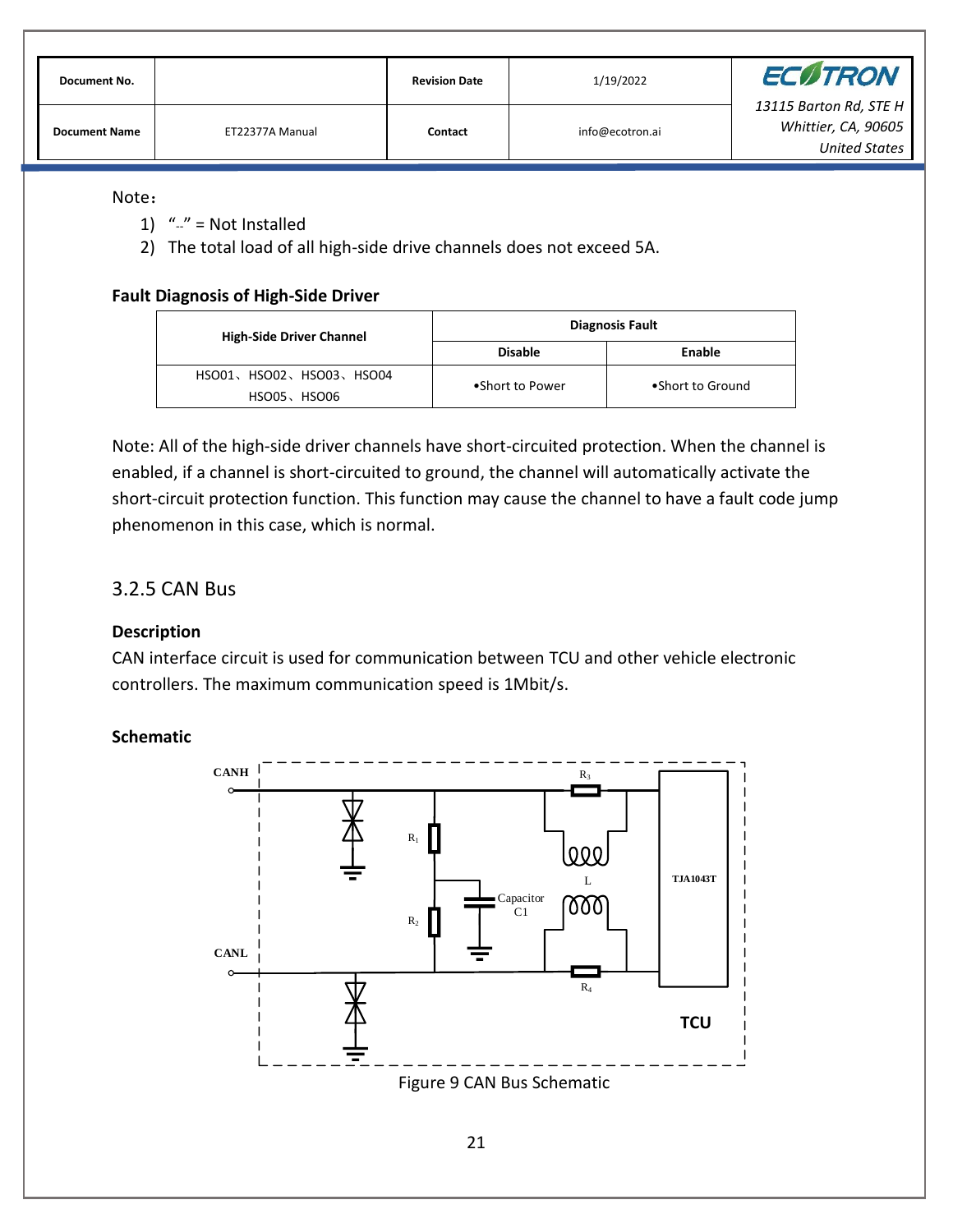| Document No.         |                 | <b>Revision Date</b> | 1/19/2022       | <b>ECOTRON</b>                                                        |
|----------------------|-----------------|----------------------|-----------------|-----------------------------------------------------------------------|
| <b>Document Name</b> | ET22377A Manual | Contact              | info@ecotron.ai | 13115 Barton Rd, STE H<br>Whittier, CA, 90605<br><b>United States</b> |

#### Table 10 CAN Bus Parameters

| Pin# | Description | Capacitor C1 | R <sub>1</sub> , R <sub>2</sub> (Ohm) | Choke L | <b>Conditions / Remarks</b>    |  |
|------|-------------|--------------|---------------------------------------|---------|--------------------------------|--|
| 82   | S CAN H     | 100nF/100V   | 60                                    | Yes     | Support CAN2.0A/B, Support CAN |  |
| 83   | S_CAN_L     |              | 60                                    |         | wakeup by any frame            |  |
| 6    | P CAN H     |              | 60                                    |         |                                |  |
| 85   |             | 100nF/100V   |                                       | Yes     | Support CAN2.0A/B              |  |
| 7    | P CAN L     |              | 60                                    |         |                                |  |
| 86   |             |              |                                       |         |                                |  |
| 88   | D CAN H     | 100nF/100V   | 0                                     | Yes     | Support CAN2.0A/B              |  |
| 89   | D CAN L     |              | 60                                    |         |                                |  |

#### <span id="page-23-0"></span>3.2.6 5V Output

#### **Description**

The 5V voltage output channel can provide 5V power supply voltage for external sensors and has the following functions:

- Accurate 5V output for internal IC power supply
- 4 channel sensors 5V power supply output
- Inverse polarity protection, short circuit protection, over temperature protection

|      | Table 2.2.0 JV Jehoor Fower Output Farameters |                   |                       |  |  |  |  |
|------|-----------------------------------------------|-------------------|-----------------------|--|--|--|--|
| Pin# | Description                                   | Imax(mA)          | <b>Output Voltage</b> |  |  |  |  |
| 25   | 5V Supply Voltage 1                           | Sum of 2 Channels | Single                |  |  |  |  |
| 46   |                                               | Maximum 150mA     | Output $5V \pm 1\%$   |  |  |  |  |
| 26   | 5V Supply Voltage 2                           | Sum of 2 Channels | Single                |  |  |  |  |
| 47   |                                               | Maximum 150mA     | Output $5V \pm 1\%$   |  |  |  |  |
| 27   | 5V Supply Voltage 3                           | Sum of 2 Channels | Single                |  |  |  |  |
| 48   |                                               | Maximum 150mA     | Output $5V \pm 1\%$   |  |  |  |  |
| 28   | 5V Supply Voltage 4                           | Sum of 2 Channels | Single                |  |  |  |  |
| 49   |                                               | Maximum 150mA     | Output $5V \pm 1\%$   |  |  |  |  |

| Table 2.2.6 5V Sensor Power Output Parameters |  |
|-----------------------------------------------|--|
|-----------------------------------------------|--|

#### <span id="page-23-1"></span>3.2.7 H-bridge

#### **Description**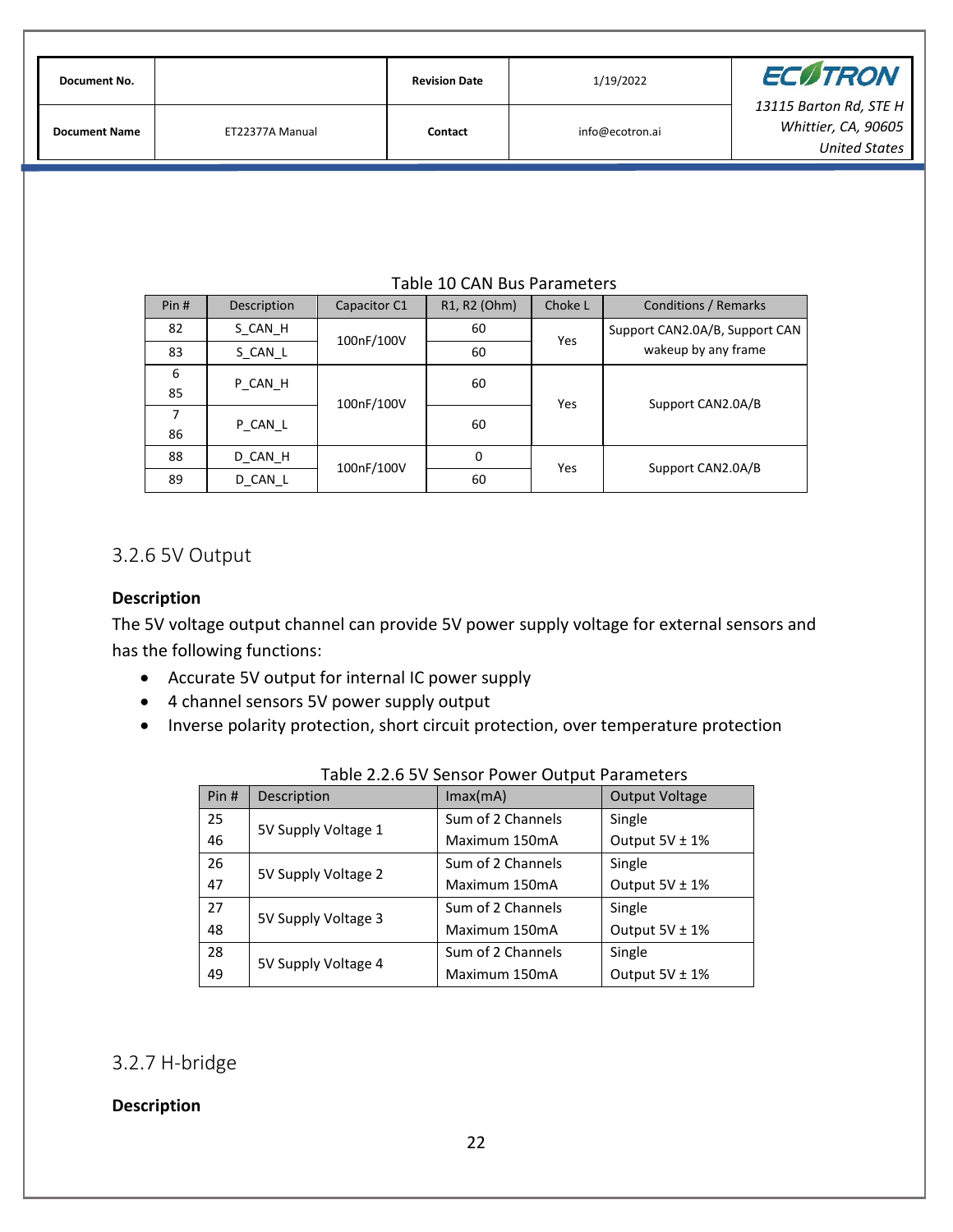| Document No.         |                 | <b>Revision Date</b> | 1/19/2022       | <b>ECOTRON</b>                                                        |
|----------------------|-----------------|----------------------|-----------------|-----------------------------------------------------------------------|
| <b>Document Name</b> | ET22377A Manual | Contact              | info@ecotron.ai | 13115 Barton Rd, STE H<br>Whittier, CA, 90605<br><b>United States</b> |

The H-bridge is a DC motor control drive that can reverse the voltage/current at both ends of the connected load or output terminal. All of it channels have fault diagnosis function.



Figure 10 H-bridge working schematic

Note:

1) " $-$ " = Not Installed

2) All the H -bridge drive channel does not exceed the total load of 40 A.

3) The maximum temperature of ET22377A when outputting 4A current reaches 42 °C in room temperature.

4) Please use the signal generator to define the frequency accuracy, high frequency, or low frequency.

|                | <b>Continuous Current</b> | <b>MAX Current</b> | <b>Output Frequency</b>         |
|----------------|---------------------------|--------------------|---------------------------------|
| H1             | 10A                       | 20A@10S            | Low frequency:<br>2 Hz- 1 KHz   |
| H <sub>2</sub> |                           |                    | High frequency:<br>1 KHz -20KHz |

Table 2.2.7-1 H-Bridge Output Parameters

#### **Fault Diagnosis of H-bridge DC Motor Control Circuit**

The H-bridge drive diagnosis can directly feedback the voltage value. Users can make further specific analyses through the collected voltage value to obtain the fault information of the H bridge.

The H-bridge power supply voltage acquisition corresponds to the analog channel BATT\_MOTOR (AI09).

The conversion formula of H-bridge voltage acquisition into current:

When there is no current on the H-bridge, the measured bias voltage V0 at ISO  $\approx$  1.246V. The

magnification of the amplifier is 30.9, so the voltage at ISO,  $V_{ISO}$  = (0.002  $\Omega$  \*I\*30.9)+V0.

That is, I $\approx$ (VISO-V0)\*16.18. Since the maximum chip overcurrent alarm threshold is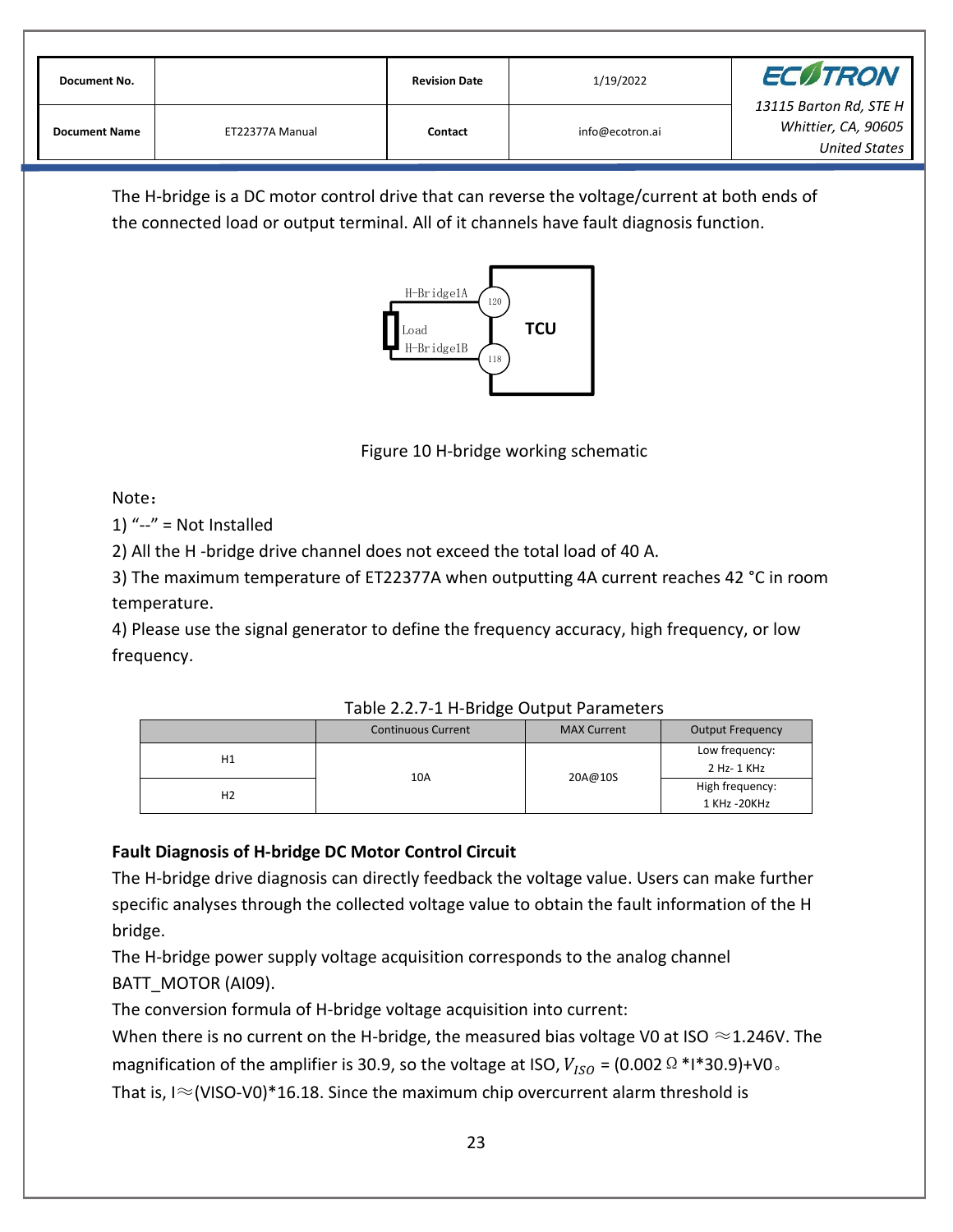| Document No.         |                 | <b>Revision Date</b> | 1/19/2022       | <b>ECOTRON</b>                                                        |  |
|----------------------|-----------------|----------------------|-----------------|-----------------------------------------------------------------------|--|
| <b>Document Name</b> | ET22377A Manual | Contact              | info@ecotron.ai | 13115 Barton Rd, STE H<br>Whittier, CA, 90605<br><b>United States</b> |  |

 $V_{ISO}$ =4.99V, at this time, I overcurrent=( $V_{ISO} - V_0$ )\*16.18≈60A, so the maximum current that triggers the overcurrent alarm is 60A. The minimum threshold of the chip overcurrent alarm is  $V_{ISO}$ =4.5V, at this time, I overcurrent=( $V_{ISO} - V_0$ )\*16.18≈52A, so the minimum current that triggers the overcurrent alarm is 52A.

#### **Diagnosis of H-bridge output pin status**

1. ENA=0. The H-bridge MOSFETs are all off. The voltages of AN28 and AN29 are the voltages divided by VCC. The maximum value is taken to ignore the voltage drop of the diodes connected in series. All voltages are divided among the resistors. The voltage between VCC and AD reference voltage is + 0.2% error, voltage divider resistance +1% error, series resistance -1% error, the calculated maximum value of AN28 is

5\*1.002\*(16\*1.01/(16\*0.99+16\*0.99+16\*0.99+16\*1.01)=1.268V

The minimum value of AN28 takes the voltage drop of the series diode as 0.46V, the difference between the VCC voltage and the AD reference voltage is -0.2%, the voltage divider resistance is -1%, and the series resistance is +1%. The calculated minimum value of AN28 is (5\*0.998- 0.46)\*(16\*0.99/(16\*0.99+16\*1.01+16\*1.01+16\*1.01)=1.15V

**When H bridge connects to a load,** since the load resistance Rx of the motor is much less than 16K, ignoring the influence of the load, AN29 $\approx$ AN28=(5-0.46)\*((16\*3)//(16\*3)/((16\*3)// (16\*3) +16))/3=0.9V. Take the threshold 0.6V<AN28 $≈$ AN29<1V

**When the H bridge load pin is short-circuited to ground,** AN29≈AN28=0V, and the threshold value AN29≈AN28<0.3V

**When the H bridge load pin is short-circuited to the power supply,** AN29≈

AN28=BATT\*16/(16+16+16), when BATT=12V, AN29 $\approx$ AN28=4V. Considering that the lowest BATT is 8V, take the threshold AN29≈AN28>2.6V

**When the H bridge load pin is shorted to 5V,** AN29≈AN28=5\*16/(16+16+16)=1.67V. Take the threshold 1.4<AN29≈AN28<1.8V

**When the H bridge is not connected to the load,** AN28 is about 1.1V, and AN19 is about 0V. The threshold of AN28 is 0.9-1.3V; AN29<0.3V

**A short-circuit fault occurs when the H bridge is not connected to the load. W**hen

0.9<AN28<1.3V, H1\_A is floating. When 1.4<AN28<1.8V, the H bridge is short-circuited to 5V. When AN28>2.6V, the H bridge is short-circuited to BATT. When AN28<0.3 V, H bridge is shortcircuited to the ground (AN29 $\approx$ AN28 in this state, but it is impossible to judge whether the load is connected or not. At this time, it can only report a short-circuit fault to the ground). When 1.4<AN29<1.8V, H1\_B is short-circuited to 5V. When AN29>2.6V, H bridge is shortcircuited to BATT. When AN29<0.3V, it cannot be judged whether the H1\_B is floating or shorted to ground.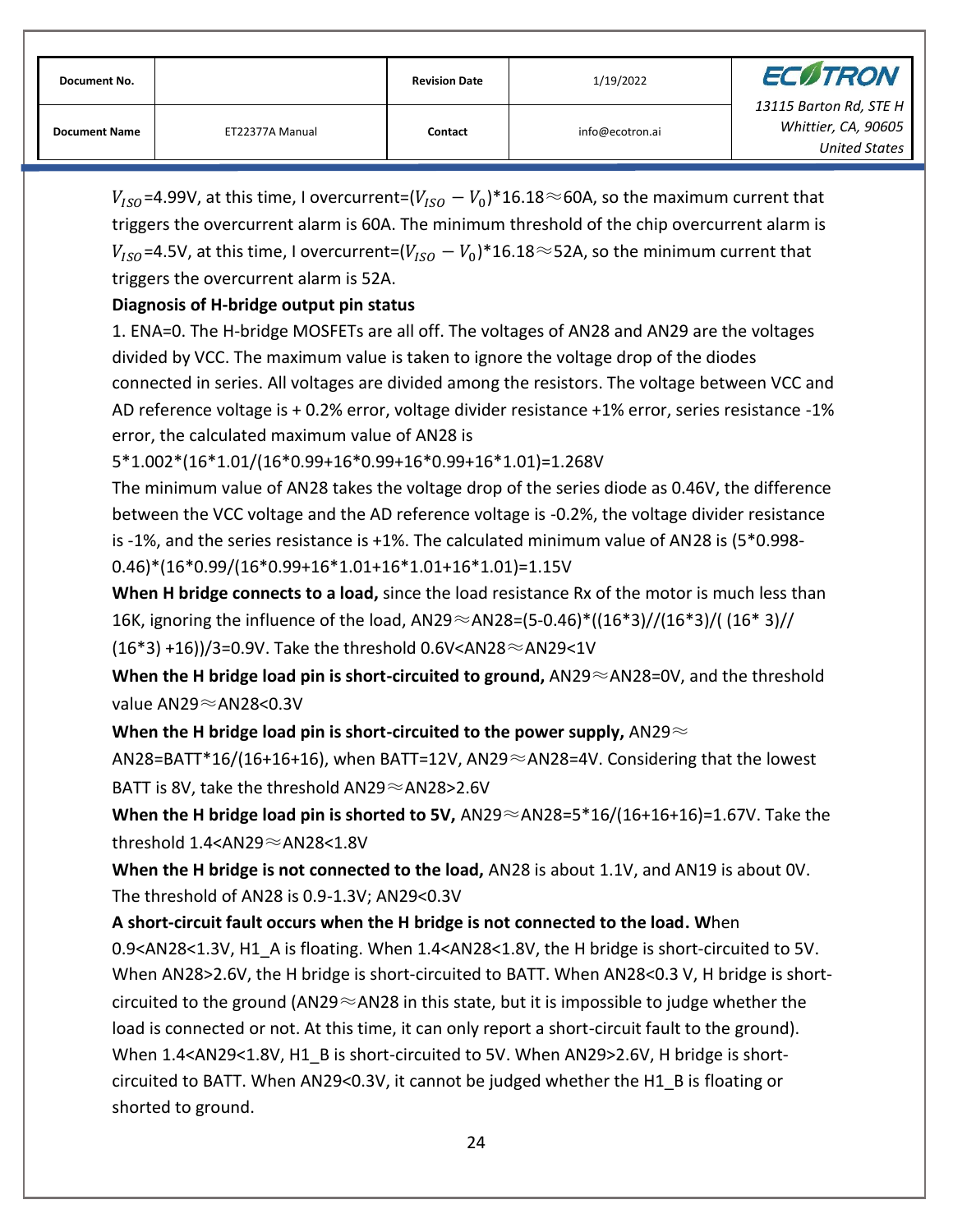| Document No.         |                 | <b>Revision Date</b> | 1/19/2022       | <b>ECOTRON</b>                                                        |  |
|----------------------|-----------------|----------------------|-----------------|-----------------------------------------------------------------------|--|
| <b>Document Name</b> | ET22377A Manual | Contact              | info@ecotron.ai | 13115 Barton Rd, STE H<br>Whittier, CA, 90605<br><b>United States</b> |  |

#### Table 2.2.7-2 H-Bridge Test Frequencies and Duty Cycle Accuracy Reference Values

| <b>Direction</b>  | Input     | Test      | Input Duty | <b>Test Duty</b> | Input Duty | <b>Test Duty</b> | Input Duty | <b>Test Duty</b> |
|-------------------|-----------|-----------|------------|------------------|------------|------------------|------------|------------------|
|                   | Frequency | Frequency | Cycle      | Cycle            | Cycle      | Cycle            | Cycle      | Cycle            |
| $A \rightarrow B$ | 100hz     | 100hz     | 10.0%      | 10.4%            | 50.0%      | 50.4%            | 90.0%      | 90.4%            |
| Forward           | 1000Hz    | 1000Hz    | 10.0%      | 10.0%            | 50.0%      | 50.0%            | 90.0%      | 90.0%            |
| Current           | 2000Hz    | 2000Hz    | 10.0%      | 9.7%             | 50.0%      | 50.0%            | 90.0%      | 90.3%            |
| $B->A$            | 100hz     | 100hz     | 10.0%      | 9.91%            | 50.0%      | 49.95%           | 90.0%      | 89.90%           |
| Reverse           | 1000Hz    | 1000Hz    | 10.0%      | 10.0%            | 50.0%      | 49.60%           | 90.0%      | 89.52%           |
| Current           | 2000Hz    | 2000Hz    | 10.0%      | 9.7%             | 50.0%      | 50.0%            | 90.0%      | 90.3%            |

#### <span id="page-26-0"></span>3.2.8 Gyroscope

The gyroscope sensor reads the sensor status and performs calibration by SPI communication at a rate of 10Mbps

#### <span id="page-26-1"></span>3.2.9 EEPROM

The EEPROM uses 25LC512T chip. It communicates with MCU through SPI and supports maximum rate of 20Mhz.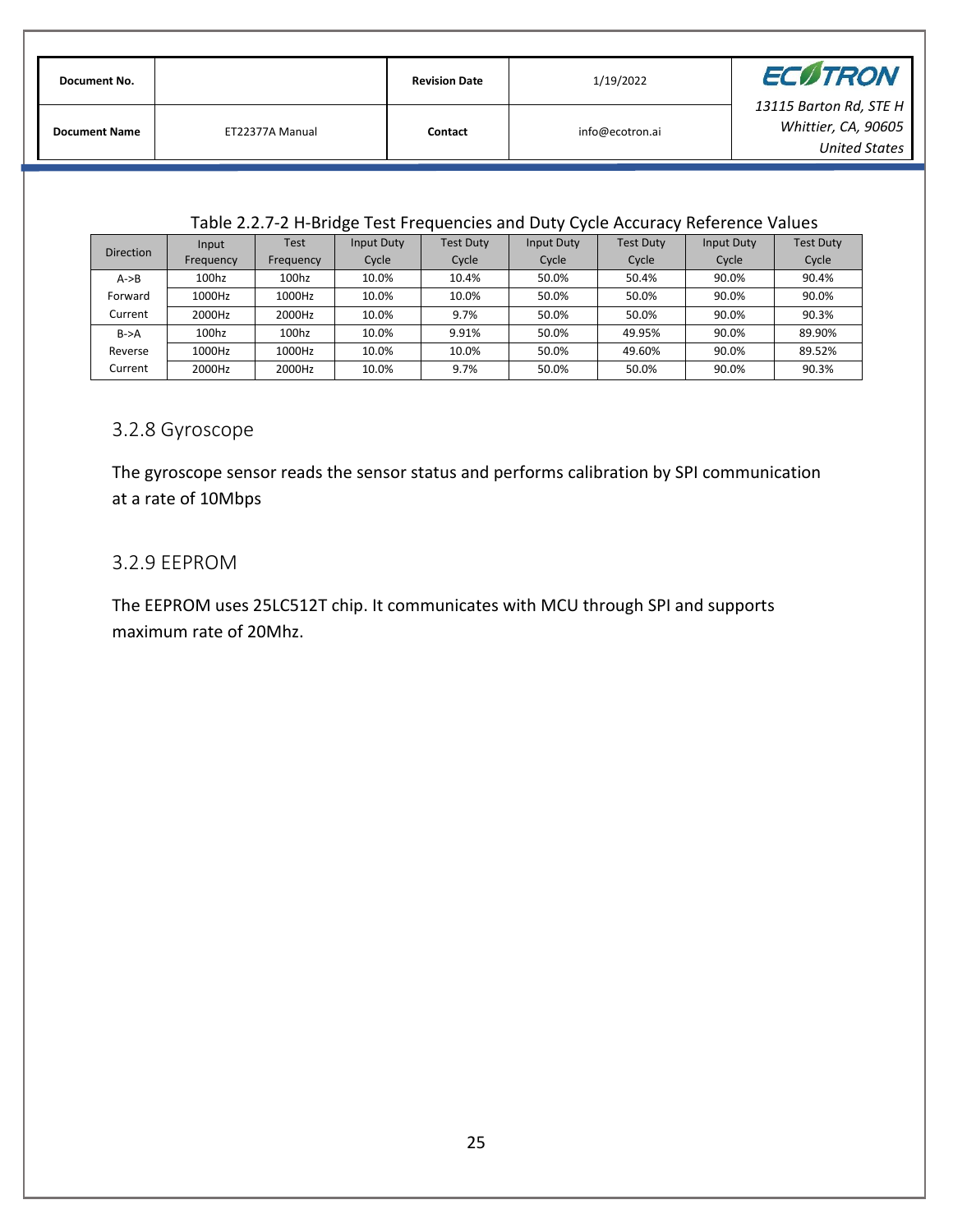| Document No.         |                 | <b>Revision Date</b> | 1/19/2022       | <b>ECOTRON</b>                                                 |  |
|----------------------|-----------------|----------------------|-----------------|----------------------------------------------------------------|--|
| <b>Document Name</b> | ET22377A Manual | Contact              | info@ecotron.ai | 13115 Barton Rd, STE H<br>Whittier, CA, 90605<br>United States |  |

# <span id="page-27-0"></span>4. Installation Requirements

It is recommended to install the TCU in the cockpit. If the OEM wants to assemble the TCU in another location, the corresponding installation location should be evaluated by Ecotron's engineers and the OEM's engineers.

The precautions for TCU installation are as follows:

- 1. The installation of TCU and wiring harness should be firm and reliable, and there should be no looseness. Avoid supporting the wiring harness by TCU. At the same time, the arrangement of TCU wiring harness should prevent and protect all wires in the wiring harness from damage due to wear and overheating.
- 2. Try to avoid installing in places where dust is easy to gather, a large amount of dust accumulation will affect the reliability of TCU work.
- 3. TCU should keep away from the location where the temperature of the shell itself may exceed 85°C. At the same time, it is necessary to prevent the surrounding parts from releasing heat to the TCU.
- 4. Avoid installing the TCU in locations where oil, moisture, and water droplets are likely to splash on it.
- 5. Avoid the possibility of additional mechanical shock and external impact due to the installation position and fixing method of the TCU and avoid installing the TCU at the resonance point of the car body.
- 6. Avoid installing the TCU where it may come into contact with the battery or other parts that are prone to seepage of acid and alkaline solutions, and near the TCU power terminal.
- 7. TCU should be installed in the horizontal and vertical position according to the connector downwards and maintain a certain angle to prevent water from entering the connector. In the horizontal direction, the recommended installation angle is -170° to -10°, as shown in Figure 10 below. In the vertical direction, the recommended installation angle is -170°~ -10°, as shown in Figure 11 below.



Figure 11 Horizontal Installation Angle